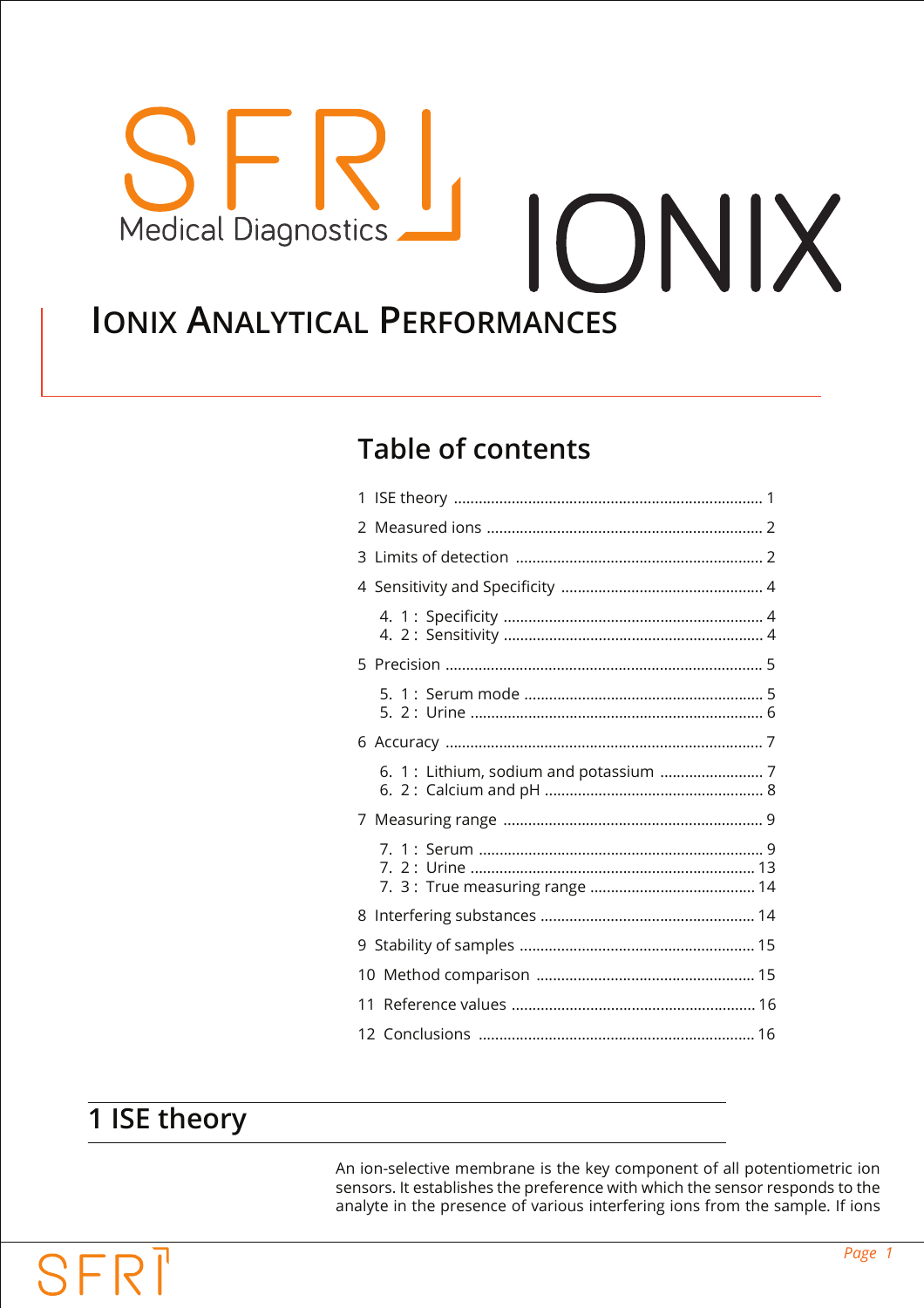can penetrate the boundary between two phases, then an electrochemical equilibrium will be reached, in which different potentials in the two phases are formed. If only one type of an ion can be exchanged between the two phases, then the potential difference formed between the phases is governed only by the activities of this target ion in these phases. When the membrane separates two solutions of different ionic activities ( $\alpha$ C1 and  $\alpha$ C2) and provided the membrane is only permeable to this single type of ion, the potential difference (E) across the membrane is described by the [Nernst](https://en.wikipedia.org/wiki/Nernst_equation) equation:

- E =  $E^{\circ}$  + RTlog ( $\alpha$ C)/nF,
- E = potentiel of the electrode in the measured solution
- $\cdot$  E° = potentiel of the electrode in reference solution

• RT/nF = constant (depending of absolute temperature T) With:

- R is <u>Ideal gas constant</u>, equal to 8,3144 J · mol<sup>-1</sup>· K<sup>-1</sup>
- T is the temperature in [kelvin](https://en.wikipedia.org/wiki/Kelvin)
- F is the [Faraday constant,](https://en.wikipedia.org/wiki/Faraday_constant) equal to 96485 C $\cdot$ mol $^{-1}$
- n is the number of electrons transfered in the half reaction
- $\alpha$  ionic [activity](https://en.wikipedia.org/wiki/Thermodynamic_activity) depends of ionic strength. a is the chemical activity for the relevant species, where aRed is the activity of the reduced form and aOx is the activity of the oxidized form. Similarly to equilibrium constants, activities are always measured with respect to the standard state (1 mol/L for solutes, 1 atm for gases). The activity of species x, aX , can be related to the physical concentrations cX via aX =  $\gamma$ XcX, where  $\gamma$ X is the activity coefficient of species X. Because activity coefficients tend to unity at low concentrations, activities in the Nernst equation are frequently replaced by simple concentrations.

So the Nernst equation can be simplified as:

 $E = const + S \cdot log(C)$ .

S, the Slope is equal to 59 mV/decade at 25°C when  $n = 1$  (pH, Na<sup>+</sup>, K<sup>+</sup>, Li<sup>+</sup>), -59 when  $n = -1$  (Cl<sup>-</sup>), and 30 when  $n = 2$  (Ca<sup>++</sup>).

## <span id="page-1-0"></span>**2 Measured ions**

Sodium, Potassium, Chloride, ionized Calcium, pH and Lithium with ion specific electrodes. Total  $CO<sub>2</sub>$  (bicarbonates and dissolved  $CO<sub>2</sub>$ ) is measured with a barometer.

The pH is measured only for the standardisation of iCa at 7.4

## <span id="page-1-1"></span>**3 Limits of detection**

- Limit of Blank (LoB), Limit of Detection (LoD), and Limit of Quantitation (LoQ) are terms used to describe the smallest concentration of a measure and that can be reliably measured by an analytical procedure.
- LoB is the highest apparent analyte concentration expected to be found when replicates of a blank sample containing no analyte are tested.
- $LoB =$  mean blank + 1.645(SD blank)
- LoD is the lowest analyte concentration likely to be reliably distinguished from the LoB and at which detection is feasible.
- $LOD = LOB + 3SD$  blank
- LoQ is the lowest concentration at which the analyte can not only be reliably detected but at which some predefined goals for bias and impreci-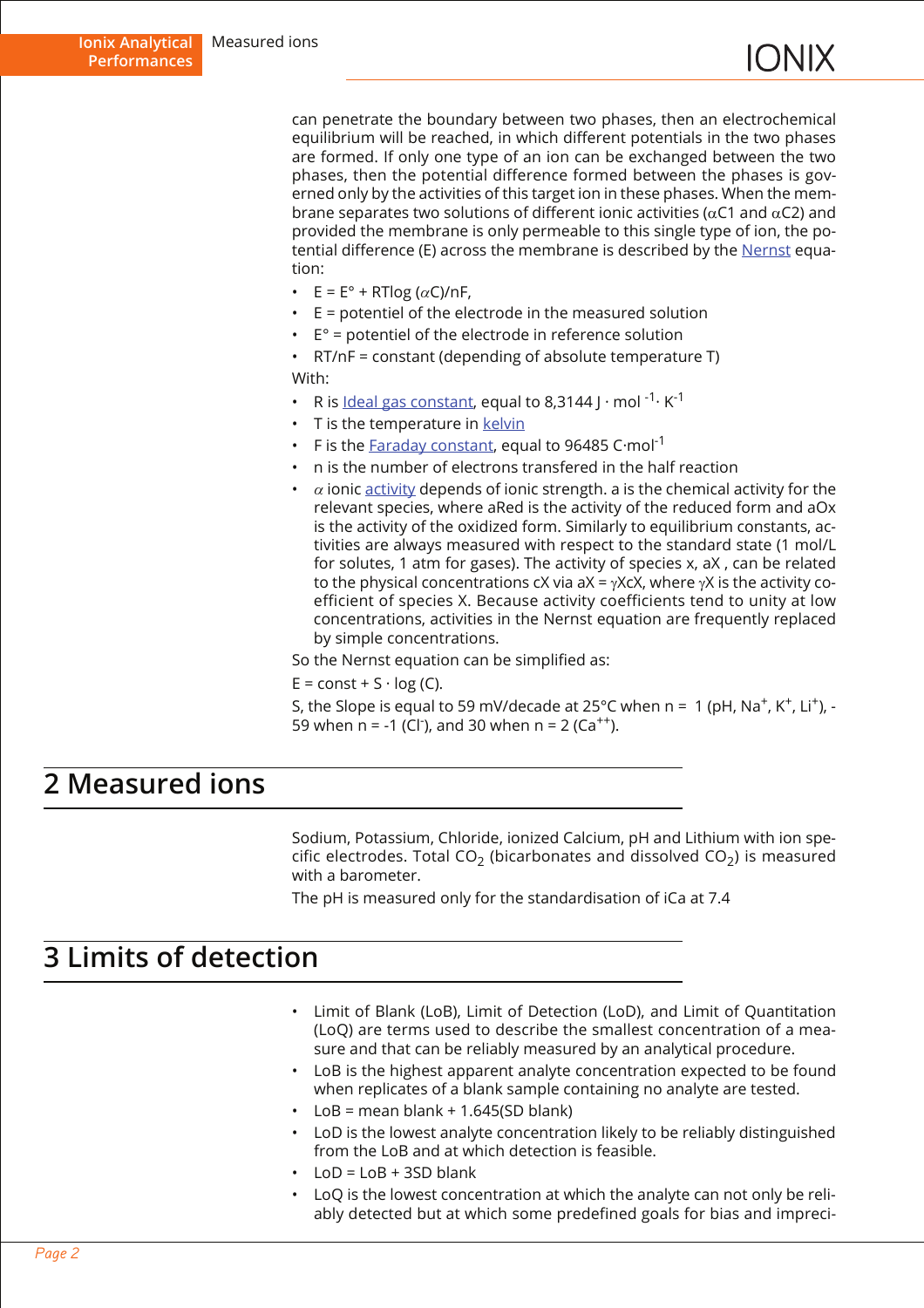sion are met. The LoQ may be equivalent to the LoD or it could be at a much higher concentration.



For a signal at the LOD, the alpha error (probability of false positive) is small (1%). However, the beta error (probability of a false negative) is 50% for a sample that has a concentration at the LOD (red line).

For the test, the sample has been replaced by dionized water, and measured thirty times (ten times for tCO<sub>2</sub>). The averages and the standard deviations are calculated, in order to determine the limits of detection and of quantification.

|                                | <b>Na</b>      | Κ     | CI               | Ca    | pH        | tCO <sub>2</sub> |
|--------------------------------|----------------|-------|------------------|-------|-----------|------------------|
|                                | 2,3            | 0,08  | 3,5              | 0,08  | 7,32      | $-1,83$          |
|                                | 2,6            | 0,08  | 3,7              | 0,08  | 7,3       | $-1,34$          |
|                                | 2,7            | 0,1   | 3,5              | 0,09  | 7,31      | $-3,21$          |
|                                | 2,6            | 0,08  | 3,9              | 0,08  | 7,34      | $-2,92$          |
|                                | 2,5            | 0,1   | 3,7              | 0,09  | 7,33      | $-2,32$          |
|                                | 2,9            | 0,08  | 3,7              | 0,09  | 7,37      | $-2,08$          |
|                                | 3,1            | 0,09  | 3,7              | 0,08  | 7,32      | $-2,06$          |
|                                | 2,5            | 0,09  | 3,6              | 0,08  | 7,31      | $-1,63$          |
|                                | 2,6            | 0,08  | 3,5              | 0,08  | 7,38      | $-1,15$          |
|                                | 2,6            | 0,1   | 3,8              | 0,08  | 7,26      | $-1,09$          |
|                                | 2,5            | 0,1   | 3,7              | 0,09  | 7,29      |                  |
|                                | 2,3            | 0,09  | $\overline{3,5}$ | 0,08  | 7,31      |                  |
|                                | $\overline{4}$ | 0,08  | 3,3              | 0,08  | 7,36      |                  |
|                                | 2,4            | 0,08  | 3,7              | 0,07  | 7,35      |                  |
|                                | 2,5            | 0,1   | $\overline{3,6}$ | 0,09  | 7,3       |                  |
|                                | 2,5            | 0,08  | 3,9              | 0,08  | 7,29      |                  |
|                                | 2,6            | 0,1   | $\overline{3,6}$ | 0,09  | 7,3       |                  |
|                                | 2,5            | 0,08  | 3,7              | 0,08  | 7,38      |                  |
|                                | 2,5            | 0,09  | 3,4              | 0,08  | 7,34      |                  |
|                                | 3              | 0,11  | 3,7              | 0,09  | 7,26      |                  |
|                                | 2,6            | 0,1   | 3,7              | 0,09  | 7,31      |                  |
|                                | 2,4            | 0,09  | 3,7              | 0,08  | 7,33      |                  |
|                                | 2,7            | 0,1   | 3,9              | 0,09  | 7,3       |                  |
|                                | 2,5            | 0,09  | $\overline{3,6}$ | 0,08  | 7,32      |                  |
|                                | 2,6            | 0,08  | 3,5              | 0,08  | 7,36      |                  |
|                                | 3,5            | 0,11  | 3,8              | 0,1   | 7,21      |                  |
|                                | 3,2            | 0,1   | 4,1              | 0,1   | 7,19      |                  |
|                                | 2,7            | 0,1   | 3,6              | 0,08  | 7,24      |                  |
|                                | 2,6            | 0,07  | 2,9              | 0,07  | 7,38      |                  |
|                                | 3,4            | 0,08  | 3,9              | 0,08  | 7,09      |                  |
|                                | 2,3            | 0,1   | 3,5              | 0,08  | 7,32      |                  |
|                                | 2,8            | 0,09  | 3,8              | 0,09  | 7,36      |                  |
|                                | 2,5            | 0,1   | 3,8              | 0,08  | 7,33      |                  |
|                                | 2,4            | 0,08  | 2,4              | 0,07  | 7,45      |                  |
| <b>Blank</b>                   | 2,69           | 0,09  | 3,61             | 0,08  | <b>NA</b> | $-0,03$          |
| <b>Standard deviation</b>      | 0,372          | 0,010 | 0,301            | 0,007 | <b>NA</b> | 0,64             |
| <b>Limit Of Detection</b>      | 3,80           | 0,12  | 4,52             | 0,11  | <b>NA</b> | 1,90             |
| <b>Limit Of Quantification</b> | 6,40           | 0,19  | 6,62             | 0,16  | <b>NA</b> | 6,41             |

Table 1 : Blank, Limit of Detection and of Quantification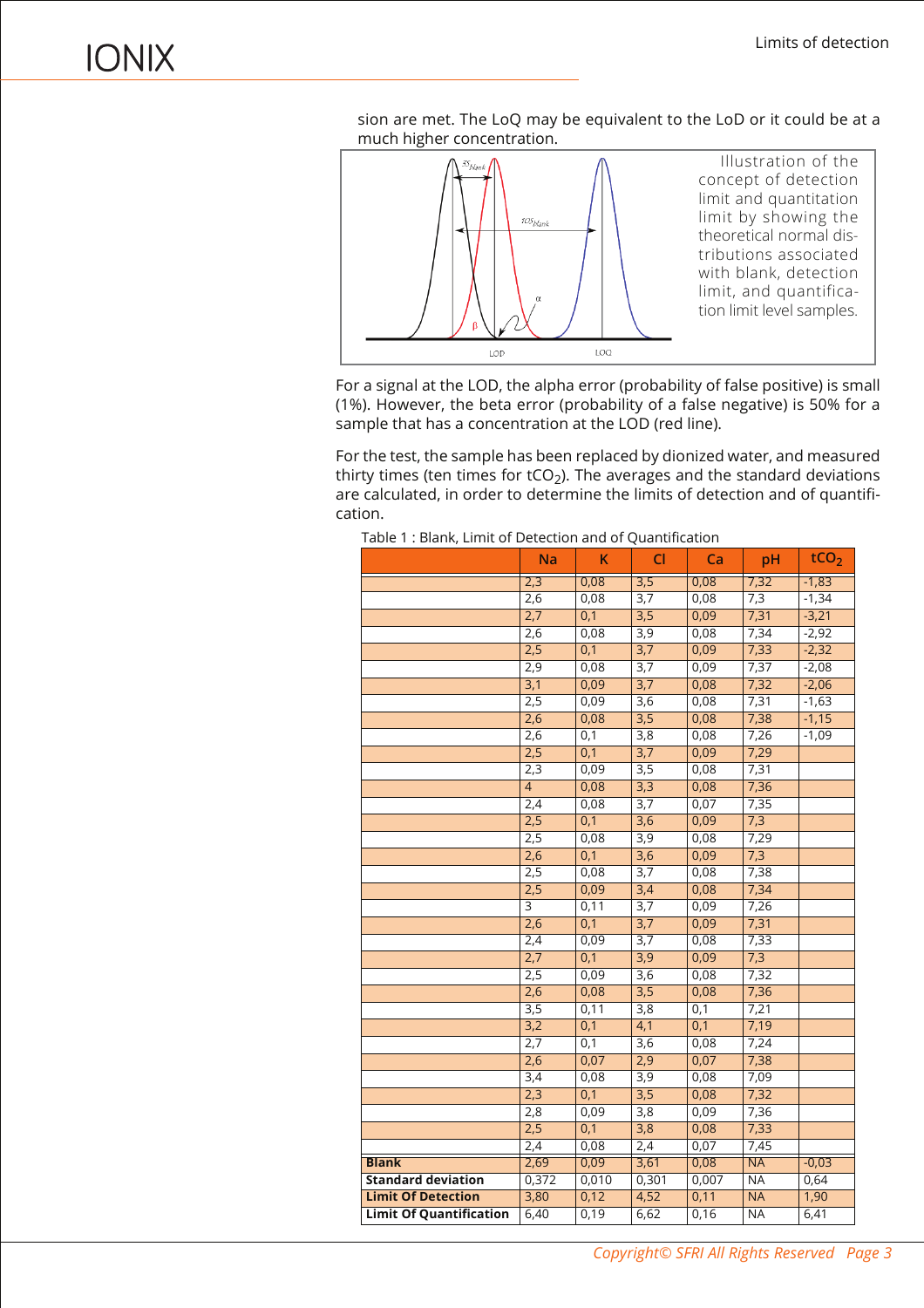## <span id="page-3-0"></span>**4 Sensitivity and Specificity**

The sensitivity is the capacity to measure a positive result (false negative), and the specificity is the capacity to measure a negative result (false positive).

<span id="page-3-1"></span>**4. 1 : Specificity** For all the measured ions, the probability of false positive is almost zero:

- Sodium: LOD = 3.8 mmol/L, physiological range from 135 to 145 mmol/L
- Potassium: LOD = 0.12 mmol/L, physiological range from 3.5 to 5 mmol/L
- Chloride: LOD = 4.5 mmol/L, physiological range from 90 to 110 mmol/L
- Calcium: LOD = 0.11 mmol/L, physiological range from 1.1 to 1.3 mmol/L
- $tCO<sub>2</sub>$ : LOD = 1.9 mmol/L, physiological range from 23 to 27 mmol/L
- For the pH these data are not available, by definition: the minimum measurement range of a pH electrode is from 2 to 12, and the physiological range is from 7.32 to 7.42

<span id="page-3-2"></span>**4. 2 : Sensitivity** For all the measured ions, the probability of false negative is almost zero:

- Sodium: LOQ = 6.4 mmol/L, physiological range from 135 to 145 mmol/L
- Potassium: LOQ = 0.19 mmol/L, physiological range from 3.5 to 5 mmol/L
- Chloride: LOD = 6.6 mmol/L, physiological range from 90 to 110 mmol/L
- Calcium: LOD = 0.16 mmol/L, physiological range from 1.1 to 1.3 mmol/L
- $tCO<sub>2</sub>: LOQ = 6.4 mmol/L, physical ogical range from 23 to 27 mmol/L$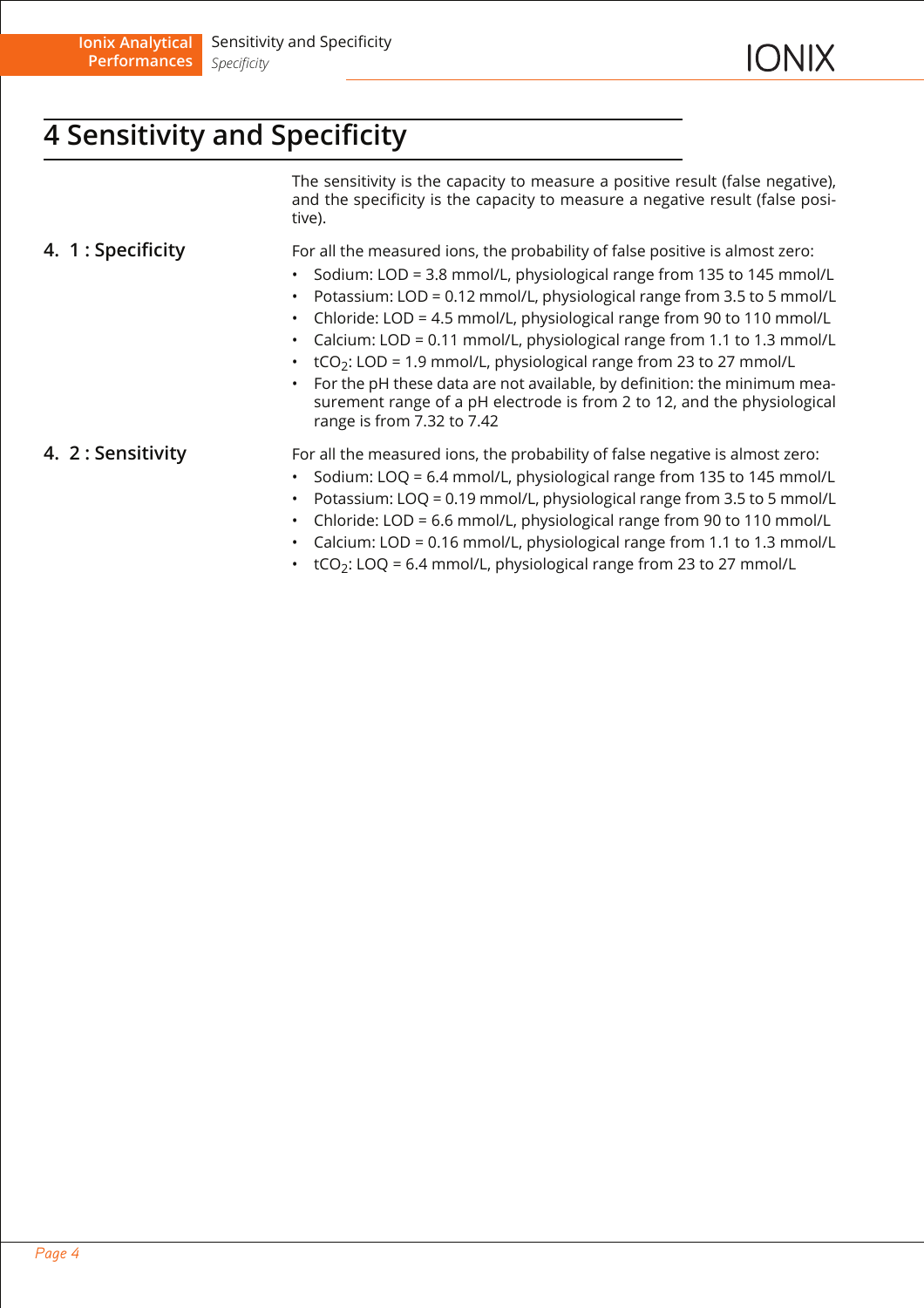## <span id="page-4-0"></span>**5 Precision**

### <span id="page-4-1"></span>**5. 1 : Serum mode** 1. Tests on water based controls:

Three controls, low, normal and high level have been tested 10 times in blood mode (serum or plasma), averages, standard deviations and CV calculated. Refer to [table 2 page, 5](#page-4-2)

<span id="page-4-2"></span>

| Table 2 : Precision on water based solutions |
|----------------------------------------------|
|----------------------------------------------|

| Code                     | <b>Type</b>           | Na             | Κ            | <b>CI</b>    | Ca           | рH           | Li           | tCO <sub>2</sub> |
|--------------------------|-----------------------|----------------|--------------|--------------|--------------|--------------|--------------|------------------|
| ctl h                    | <b>Blood</b>          | 150,1          | 5,92         | 118,8        | 1,38         | 7,59         | 0,83         | 31,21            |
| $ctl$ h                  | Blood                 | 149,8          | 5,94         | 118,8        | 1,38         | 7,59         | 0,83         | 31,45            |
| ctl h                    | <b>Blood</b>          | 150,0          | 5,94         | 118,5        | 1,39         | 7,59         | 0,83         | 29,96            |
| ctl h                    | Blood                 | 150,3          | 5,94         | 118,5        | 1,38         | 7,59         | 0,84         | 30,77            |
| ctl h                    | <b>Blood</b>          | 149,7          | 5,94         | 118,9        | 1,38         | 7,59         | 0,83         | 29,47            |
| ctl h                    | Blood                 | 150,1          | 5,91         | 118,5        | 1,39         | 7,59         | 0,83         | 29,40            |
| ctl h                    | <b>Blood</b>          | 149,9          | 5,90         | 118,6        | 1,38         | 7,59         | 0,83         | 29,71            |
| ctl h                    | Blood                 | 149,6          | 5,89         | 118,8        | 1,38         | 7,59         | 0,83         | 30,45            |
| ctl h                    | <b>Blood</b>          | 149,2          | 5,91         | 118,6        | 1,38         | 7,59         | 0,83         | 29,76            |
| ctl h                    | <b>Blood</b>          | 148,6          | 5,92         | 118,3        | 1,38         | 7,58         | 0,83         | 31,99            |
| <b>Average</b>           |                       | 149,7          | 5,921        | 118,7        | 1,38         | 7,59         | 0,831        | 30,42            |
| SD                       |                       | 0,52           | 0,02         | 0,20         | 0,01         | 0,003        | 0,003        | 0,90             |
| $c_{\Lambda}$            |                       | 0,35 %         | 0,31 %       | 0,17%        | 0,36 %       | 0,04 %       | 0,38 %       | 2,97 %           |
| <b>Mini</b>              |                       | 148,6          | 5,89         | 118,3        | 1,38         | 7,58         | 0,83         | 29,40            |
| <b>Maxi</b>              |                       | 150,3          | 5,94         | 118,9        | 1,39         | 7,59         | 0,84         | 31,99            |
| ctl I                    | Blood                 | 126,9          | 2,54         | 80,3         | 1,04         | 7,07         | 0,14         |                  |
| ct1                      | <b>Blood</b>          | 126,7          | 2,53         | 80,3         | 1,04         | 7,07         | 0,14         |                  |
| ctl I                    | Blood                 | 126,8          | 2,52         | 80,0         | 1,04         | 7,07         | 0,14         |                  |
| ct <sub>1</sub>          | <b>Blood</b>          | 126,5          | 2,52         | 80,2         | 1,04         | 7,07         | 0,14         |                  |
| ctI                      | <b>Blood</b>          | 126,5          | 2,52         | 80,1         | 1,04         | 7,07         | 0,14         |                  |
| ctI                      | <b>Blood</b>          | 126,6          | 2,54         | 80,0         | 1,04         | 7,07         | 0,15         |                  |
| ctI                      | Blood                 | 126,4          | 2,54         | 79,9         | 1,04         | 7,07         | 0,14         |                  |
| ct1                      | <b>Blood</b>          | 126,1          | 2,52         | 80,0         | 1,04         | 7,07         | 0,14         |                  |
| ctl I                    | Blood                 | 126,0          | 2,52         | 79,9         | 1,04         | 7,07         | 0,14         |                  |
| ctI                      | <b>Blood</b>          | 126,3          | 2,52         | 79,5         | 1,04         | 7,06         | 0,14         |                  |
| Average                  |                       | 126,5          | 2,53         | 80,1         | 1,04         | 7,07         | 0,14         |                  |
| <b>SD</b>                |                       | 0,3            | 0,01         | 0,2          | 0,00         | 0,00         | 0,003        |                  |
| $\overline{\mathsf{cv}}$ |                       | 0,24 %         | 0,38 %       | 0,21%        | 0,00 %       | 0,00 %       | 2,36 %       |                  |
| <b>Mini</b>              |                       | 126,0          | 2,52         | 79,9         | 1,04         | 7,07         | 0,14         |                  |
| Maxi                     |                       | 126,9          | 2,54         | 80,3         | 1,04         | 7,07         | 0,15         |                  |
| ctl n                    | <b>Blood</b>          | 137,2          | 3,81         | 97,7         | 1,24         | 7,35         | 0,42         |                  |
| ctl n                    | Blood                 | 137,1          | 3,81         | 98,0         | 1,24         | 7,35         | 0,42         |                  |
| ctl n<br>ctl n           | <b>Blood</b><br>Blood | 136,9<br>137,2 | 3,80<br>3,81 | 98,1<br>97,8 | 1,24<br>1,24 | 7,35<br>7,35 | 0,42<br>0,42 |                  |
| ctl n                    | <b>Blood</b>          | 136,7          | 3,79         | 98,0         | 1,24         | 7,35         | 0,42         |                  |
| ctl n                    | Blood                 | 137,1          | 3,80         | 97,8         | 1,24         | 7,35         | 0,42         |                  |
| ctl n                    | <b>Blood</b>          | 137,0          | 3,80         | 97,8         | 1,24         | 7,35         | 0,42         |                  |
| ctl n                    | Blood                 | 136,7          | 3,79         | 97,8         | 1,24         | 7,34         | 0,42         |                  |
| ctl n                    | <b>Blood</b>          | 136,3          | 3,79         | 97,8         | 1,24         | 7,34         | 0,42         |                  |
| ctl n                    | Blood                 | 135,6          | 3,78         | 97,6         | 1,23         | 7,34         | 0,42         |                  |
| Average                  |                       | 136,78         | 3,80         | 97,83        | 1,24         | 7,35         | 0,42         |                  |
| $\overline{\text{SD}}$   |                       | 0,52           | 0,01         | 0,16         | 0,004        | 0,005        | 0,000        |                  |
| $\overline{\mathsf{cv}}$ |                       | 0,38 %         | 0,27%        | 0,16%        | 0,30 %       | 0,07 %       | 0,00 %       |                  |
| <b>Mini</b>              |                       | 135,6          | 3,78         | 97,6         | 1,23         | 7,34         | 0,42         |                  |
| <b>Maxi</b>              |                       | 137,2          | 3,81         | 98,1         | 1,24         | 7,35         | 0,42         |                  |

2. Tests on serum

A pool of fresh serum, collected in a blood bank in dry tubes with separation gel, has been tested 31 times (15 times for  $tCO<sub>2</sub>$ ). Refer to [table 3 page, 6](#page-5-1). For the lithium, the test has been performed on a control serum, see [table 5 page, 7](#page-6-2)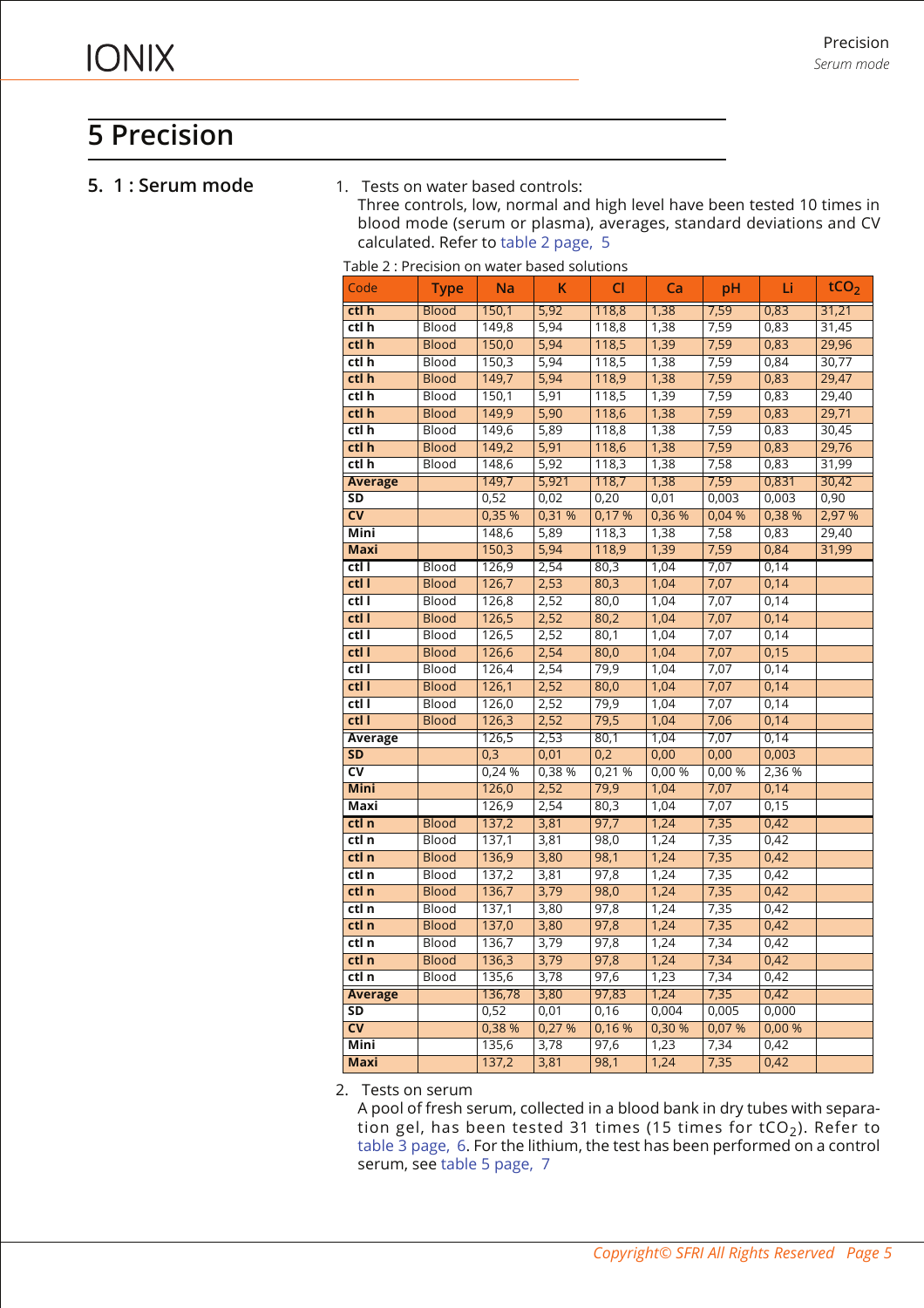<span id="page-5-1"></span>

|  | Table 3 : Precision on a serum pool |  |  |  |
|--|-------------------------------------|--|--|--|
|--|-------------------------------------|--|--|--|

| Code                     | <b>Na</b> | Κ     | <b>CI</b> | Ca    | pH    | Lia    | tCO <sub>2</sub> |
|--------------------------|-----------|-------|-----------|-------|-------|--------|------------------|
| <b>Pool 06-12</b>        | 139,2     | 4,79  | 104,0     | 1,18  | 7,55  |        |                  |
| Pool 06-12               | 139,2     | 4,80  | 103,9     | 1,18  | 7,56  |        |                  |
| <b>Pool 06-12</b>        | 139,3     | 4,79  | 104,0     | 1,19  | 7,56  |        |                  |
| <b>Pool 06-12</b>        | 139,4     | 4,79  | 103,9     | 1,19  | 7,56  |        |                  |
| <b>Pool 06-12</b>        | 139,3     | 4,80  | 104,1     | 1,18  | 7,57  |        |                  |
| <b>Pool 06-12</b>        | 139,4     | 4,79  | 103,9     | 1,18  | 7,55  |        |                  |
| <b>Pool 06-12</b>        | 139,4     | 4,79  | 104,2     | 1,20  | 7,58  |        |                  |
| Pool 06-12               | 139,6     | 4,81  | 104,0     | 1,19  | 7,58  |        |                  |
| <b>Pool 06-12</b>        | 139,5     | 4,80  | 103,9     | 1,19  | 7,57  |        |                  |
| <b>Pool 06-12</b>        | 139,6     | 4,84  | 104,4     | 1,20  | 7,58  |        |                  |
| <b>Pool 06-12</b>        | 139,5     | 4,79  | 104,0     | 1,19  | 7,58  |        |                  |
| <b>Pool 06-12</b>        | 139,2     | 4,82  | 104,2     | 1,21  | 7,54  |        |                  |
| <b>Pool 06-12</b>        | 139,3     | 4,84  | 104,3     | 1,21  | 7,55  |        |                  |
| Pool 06-12               | 138,5     | 4,79  | 105,0     | 1,19  | 7,53  |        |                  |
| <b>Pool 06-12</b>        | 139,4     | 4,80  | 104,0     | 1,21  | 7,55  |        |                  |
| Pool 06-12               | 139,3     | 4,78  | 104,9     | 1,19  | 7,56  |        |                  |
| <b>Pool 06-12</b>        | 139,4     | 4,83  | 104,2     | 1,21  | 7,53  |        | 24,56            |
| <b>Pool 06-12</b>        | 139,5     | 4,80  | 103,8     | 1,19  | 7,54  |        | 26,34            |
| <b>Pool 06-12</b>        | 139,3     | 4,79  | 104,8     | 1,19  | 7,53  |        | 25,59            |
| Pool 06-12               | 139,3     | 4,80  | 103,9     | 1,20  | 7,52  |        | 25,68            |
| <b>Pool 06-12</b>        | 139,5     | 4,80  | 104,0     | 1,20  | 7,53  |        | 24,68            |
| Pool 06-12               | 138,5     | 4,79  | 104,6     | 1,19  | 7,52  | 0,78   | 22,99            |
| <b>Pool 06-12</b>        | 139,2     | 4,82  | 104,2     | 1,20  | 7,52  | 0,77   | 25,10            |
| Pool 06-12               | 138,4     | 4,77  | 104,6     | 1,20  | 7,51  | 0,79   | 23,89            |
| <b>Pool 06-12</b>        | 139,2     | 4,78  | 104,5     | 1,19  | 7,51  | 0,79   | 24,21            |
| Pool 06-12               | 139,1     | 4,80  | 103,8     | 1,20  | 7,52  | 0,78   | 24,32            |
| <b>Pool 06-12</b>        | 139,2     | 4,78  | 103,8     | 1,21  | 7,51  | 0,79   | 23,58            |
| Pool 06-12               | 138,4     | 4,79  | 104,4     | 1,19  | 7,52  | 0,78   | 24,21            |
| <b>Pool 06-12</b>        | 139,2     | 4,79  | 104,4     | 1,19  | 7,52  | 0,78   | 23,77            |
| <b>Pool 06-12</b>        | 139,3     | 4,82  | 103,6     | 1,20  | 7,52  | 0,78   | 24,26            |
| <b>Pool 06-12</b>        | 139,7     | 4,82  | 104,1     | 1,20  | 7,52  | 0,76   | 23,78            |
| <b>Average</b>           | 139,24    | 4,80  | 104,17    | 1,19  | 7,54  | 0,78   | 24,46            |
| SD                       | 0,34      | 0,02  | 0,34      | 0,01  | 0,02  | 0,01   | 0,89             |
| $\overline{\mathsf{cv}}$ | 0,24%     | 0,36% | 0,33%     | 0,78% | 0,31% | 1,21 % | 3,65 %           |
| <b>Mini</b>              | 138,40    | 4,77  | 103,60    | 1,18  | 7,51  | 0,76   | 22,99            |
| Maxi                     | 139,70    | 4,84  | 105,00    | 1,21  | 7,58  | 0,79   | 26,34            |

a. Repetability for lithium measure on a control serum

<span id="page-5-0"></span>**5. 2 : Urine** Tests have been performed on solutions of sodium and potassium choride at different levels. Urine mode: sample volume is increased, no dilution. Results in [table 4 page, 6](#page-5-2)

<span id="page-5-2"></span>

| Table 4 : Precision on water based solution (urine) |  |  |
|-----------------------------------------------------|--|--|
|                                                     |  |  |

| Code           | Na     | κ      | <b>CI</b> |
|----------------|--------|--------|-----------|
| repet 25       | 25,2   | 25,43  | 54,3      |
| repet 25       | 25,9   | 25,52  | 53,2      |
| repet 25       | 25,0   | 25,56  | 54,4      |
| repet 25       | 25,0   | 25,58  | 53,0      |
| repet 25       | 25,7   | 25,43  | 53,0      |
| repet 25       | 24,9   | 25,52  | 54,4      |
| <b>Average</b> | 25,28  | 25,51  | 53,72     |
| SD             | 0,42   | 0,06   | 0,72      |
| <b>CV</b>      | 1,6 %  | 0.3%   | 1,3%      |
| Mini           | 24,9   | 25,43  | 53        |
| <b>Maxi</b>    | 25,9   | 25,58  | 54,4      |
| repet 100      | 102,3  | 102,64 | 208,5     |
| repet 100      | 100,5  | 99,84  | 211,7     |
| repet 100      | 101,9  | 101,88 | 210,2     |
| repet 100      | 98,2   | 101,80 | 210,6     |
| repet 100      | 100,7  | 101,72 | 211,5     |
| repet 100      | 100,3  | 101,57 | 211,6     |
| <b>Average</b> | 100,65 | 101,58 | 210,68    |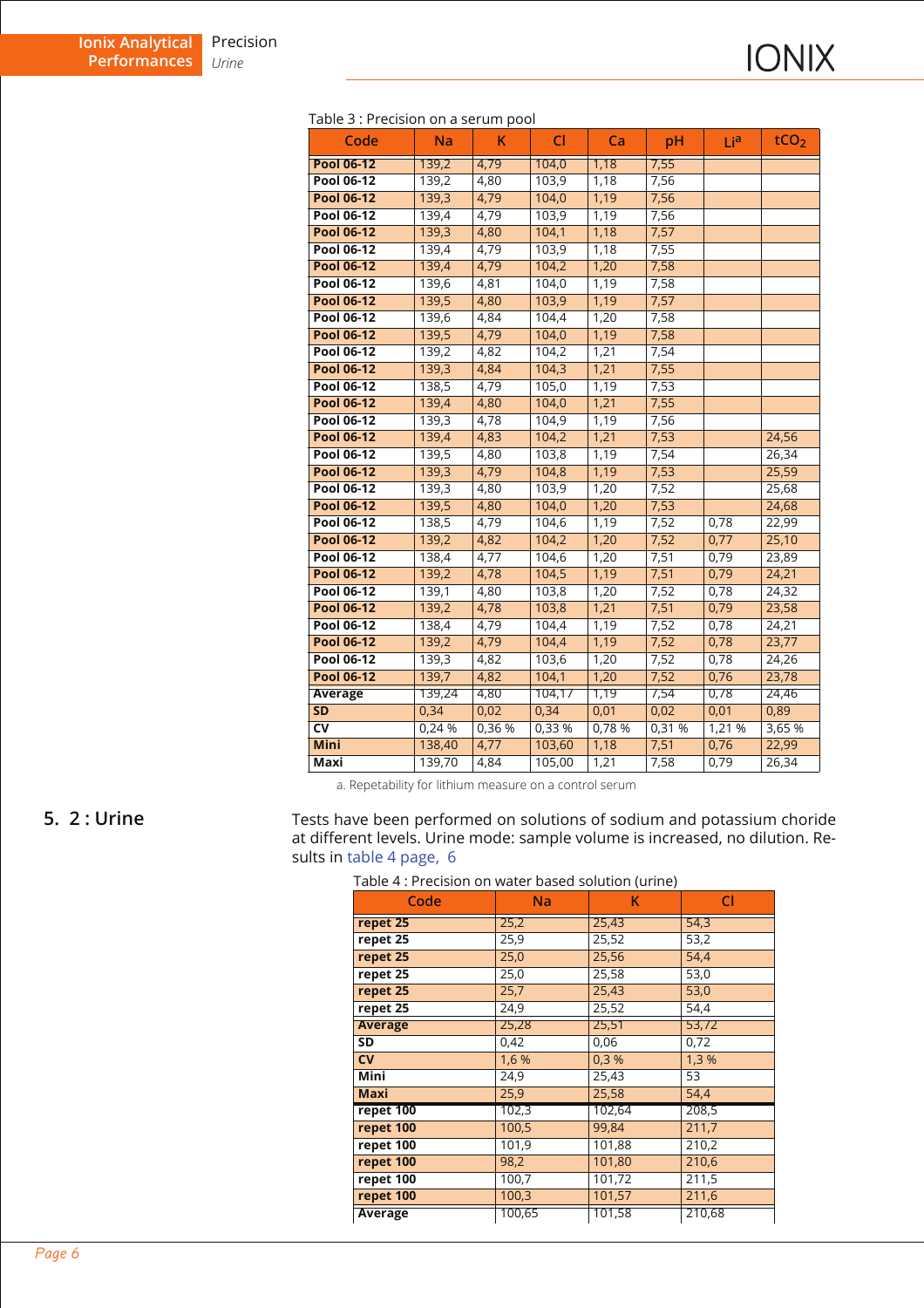| Code                   | <b>Na</b> | Κ      | <b>CI</b> |
|------------------------|-----------|--------|-----------|
| <b>SD</b>              | 1,44      | 0,93   | 1,23      |
| $\overline{\text{cv}}$ | 1,4 %     | 0,9%   | 0,6 %     |
| <b>Mini</b>            | 98,2      | 99,84  | 208,5     |
| Maxi                   | 102,3     | 102,64 | 211,7     |
| repet 150              | 139,4     | 161,09 | 306,4     |
| repet 150              | 149,5     | 151,21 | 303,3     |
| repet 150              | 154,1     | 149,21 | 306,9     |
| repet 150              | 151,3     | 151,52 | 303,2     |
| repet 150              | 153,1     | 151,25 | 303,0     |
| repet 150              | 155,8     | 152,98 | 298,7     |
| repet 150              | 153,0     | 148,93 | 304,0     |
| repet 150              | 154,4     | 151,28 | 302,9     |
| <b>Average</b>         | 153,62    | 150,86 | 303,12    |
| <b>SD</b>              | 1,53      | 1,53   | 2,63      |
| $\overline{\text{cv}}$ | 1,0 %     | 1.0 %  | 0,9%      |
| <b>Mini</b>            | 151,3     | 148,93 | 298,7     |
| <b>Maxi</b>            | 155,8     | 152,98 | 306,9     |

Table 4 : Precision on water based solution (urine)

## <span id="page-6-0"></span>**6 Accuracy**

<span id="page-6-2"></span><span id="page-6-1"></span>

| 6. 1: Lithium, sodium<br>and potassium | The sodium, potassium and lithium electrodes have been tested on Seronor-<br>m <sup>TM</sup> Trace Elements Serum L-1 LOT 1309438 and Seronorm <sup>TM</sup> Trace Ele-<br>ments Serum L-2 LOT 1309416.           |         |           |       |        |       |       |        |  |  |
|----------------------------------------|-------------------------------------------------------------------------------------------------------------------------------------------------------------------------------------------------------------------|---------|-----------|-------|--------|-------|-------|--------|--|--|
|                                        | The value assignment procedures has been established in accordance with<br>the ISO 17511 <sup>1</sup> ) International standard using reference method procedures<br>traceable to primary international standards. |         |           |       |        |       |       |        |  |  |
|                                        | For the lithium, the sodium and the potassium, the method is ICP-SFMS: In-<br>ductively Coupled Plasma-Sector Field Mass Spectrometry.                                                                            |         |           |       |        |       |       |        |  |  |
|                                        | Table 5 : Tests on Seronorm™ Trace Elements                                                                                                                                                                       |         |           |       |        |       |       |        |  |  |
|                                        | <b>Time</b>                                                                                                                                                                                                       | Code    | <b>Na</b> | K     | Cl     | Ca    | pH    | Li     |  |  |
|                                        | 11 juil. 2018 15:44                                                                                                                                                                                               | level 1 | 135,2     | 3,54  | 114,7  | 1,87  | 6,98  | 0,78   |  |  |
|                                        | 11 juil. 2018 15:43                                                                                                                                                                                               | level 1 | 135,0     | 3,54  | 114,1  | 1,89  | 6,99  | 0,77   |  |  |
|                                        | 11 juil. 2018 15:42                                                                                                                                                                                               | level 1 | 135,3     | 3,58  | 114,1  | 1,87  | 6,99  | 0,79   |  |  |
|                                        | 11 juil. 2018 15:41                                                                                                                                                                                               | level 1 | 135,3     | 3,56  | 114,2  | 1,88  | 6,99  | 0,79   |  |  |
|                                        | 11 juil. 2018 15:40                                                                                                                                                                                               | level 1 | 135,2     | 3,54  | 114,0  | 1,87  | 6,99  | 0,78   |  |  |
|                                        | 11 juil. 2018 15:39                                                                                                                                                                                               | level 1 | 135,1     | 3,55  | 114,2  | 1,87  | 6,99  | 0,79   |  |  |
|                                        | 11 juil. 2018 15:37                                                                                                                                                                                               | level 1 | 135,1     | 3,54  | 114,5  | 1,86  | 6,98  | 0,78   |  |  |
|                                        | 11 juil. 2018 15:36                                                                                                                                                                                               | level 1 | 134,6     | 3,53  | 114,9  | 1,86  | 6,99  | 0,78   |  |  |
|                                        | 11 juil. 2018 15:35                                                                                                                                                                                               | level 1 | 134,7     | 3,54  | 114,7  | 1,87  | 6,99  | 0,78   |  |  |
|                                        | 11 juil. 2018 15:34                                                                                                                                                                                               | level 1 | 136,3     | 3,58  | 113,3  | 1,81  | 6,98  | 0,76   |  |  |
|                                        | <b>Average</b>                                                                                                                                                                                                    |         | 135,18    | 3,55  | 114,27 | 1,87  | 6,99  | 0,78   |  |  |
|                                        | SD                                                                                                                                                                                                                |         | 0,46      | 0,02  | 0,46   | 0,02  | 0,00  | 0,01   |  |  |
|                                        | $\overline{\mathsf{cv}}$                                                                                                                                                                                          |         | 0,34 %    | 0,50% | 0,40%  | 1,14% | 0,07% | 1,21%  |  |  |
|                                        | Mini                                                                                                                                                                                                              |         | 134,6     | 3,53  | 113,3  | 1,81  | 6,98  | 0,76   |  |  |
|                                        | <b>Maxi</b>                                                                                                                                                                                                       |         | 136,3     | 3,58  | 114,9  | 1,89  | 6,99  | 0,79   |  |  |
|                                        | Expected value (Seronorm Trace<br>Elements Serum L-1 Lot<br>1309538)                                                                                                                                              |         | 127       | 3,2   |        |       |       | 0,758  |  |  |
|                                        | SD                                                                                                                                                                                                                |         | 13        | 0,35  |        |       |       | 0,0765 |  |  |
|                                        | <b>Target - SD</b><br>2.85<br>114<br>3.55<br><b>Target + SD</b><br>140                                                                                                                                            |         |           |       |        |       |       |        |  |  |
|                                        |                                                                                                                                                                                                                   |         |           |       |        |       |       |        |  |  |
|                                        |                                                                                                                                                                                                                   |         |           |       |        |       |       |        |  |  |
|                                        | 11 juil. 2018 15:56                                                                                                                                                                                               | level 2 | 154,6     | 5,77  | 115,90 | 2,09  | 6,91  | 1,42   |  |  |
|                                        | 1. ISO 17511. In Vitro Diagnostic Medical Devices - Measurement of quantities in samples                                                                                                                          |         |           |       |        |       |       |        |  |  |

of biological origin - Metrological traceability of values assigned to calibrators and con*trol materials. Geneva, International Organisation for Standardization 2003.*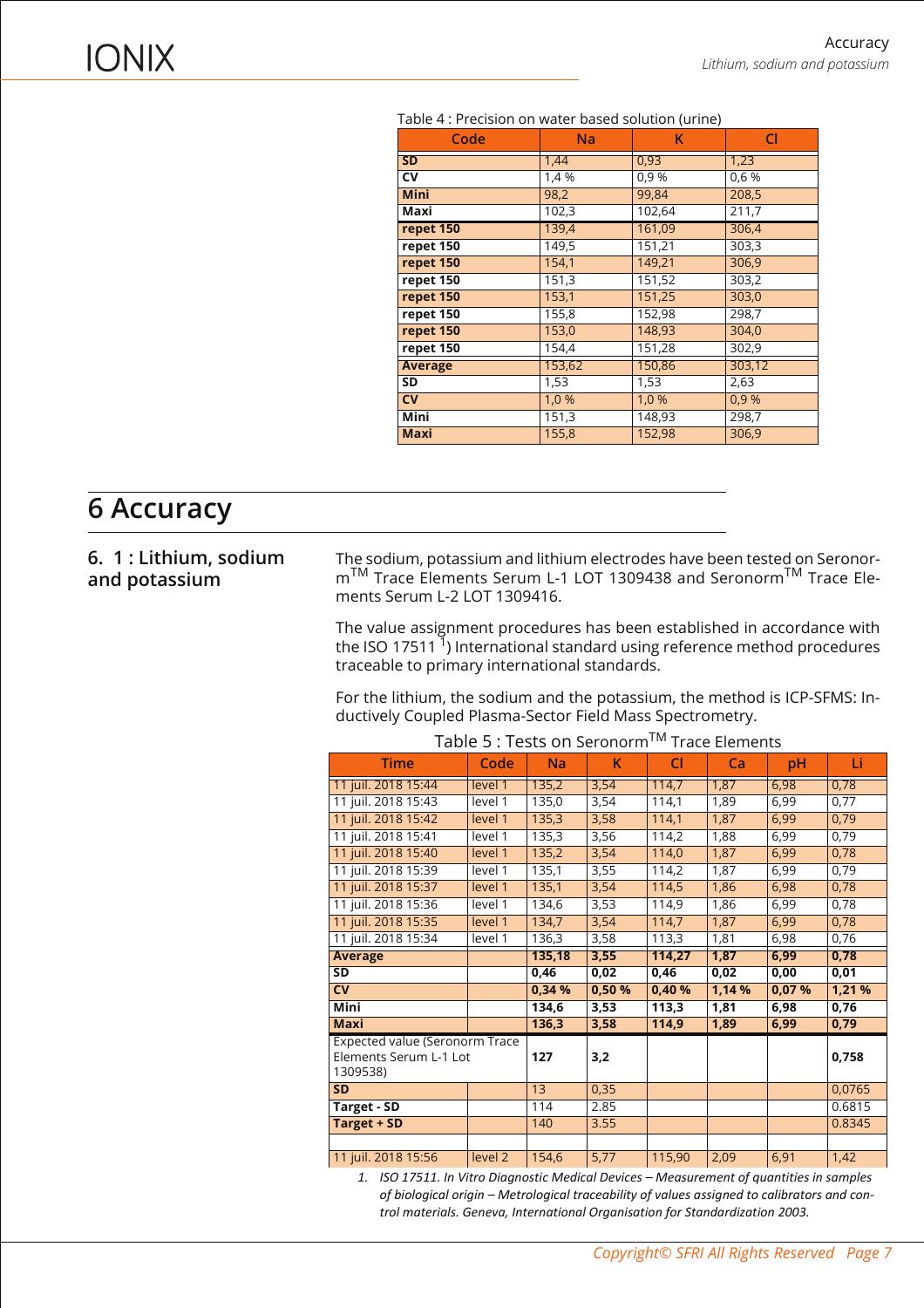| <b>Time</b>                                                                  | Code               | Na     | ĸ     | Cl                 | Ca    | pH    | Li     |
|------------------------------------------------------------------------------|--------------------|--------|-------|--------------------|-------|-------|--------|
| 11 juil. 2018 15:55                                                          | level 2            | 154,7  | 5,75  | 115,9              | 2,11  | 6,91  | 1,44   |
| 11 juil. 2018 15:54                                                          | level <sub>2</sub> | 152,7  | 5,66  | 117,4              | 2,04  | 6,92  | 1,40   |
| 11 juil. 2018 15:53                                                          | level 2            | 155,8  | 5,70  | 116,5              | 2,07  | 6,92  | 1,41   |
| 11 juil. 2018 15:51                                                          | level <sub>2</sub> | 155,9  | 5,72  | 116,5              | 2,09  | 6,91  | 1,42   |
| 11 juil. 2018 15:50                                                          | level <sub>2</sub> | 154,8  | 5,70  | 114,6              | 2,07  | 6,91  | 1,41   |
| 11 juil. 2018 15:49                                                          | level <sub>2</sub> | 154,6  | 5,77  | 115,9              | 2,09  | 6,91  | 1,43   |
| 11 juil. 2018 15:48                                                          | level 2            | 154,7  | 5,71  | $\overline{1}14,9$ | 2,07  | 6,91  | 1,42   |
| 11 juil. 2018 15:47                                                          | level 2            | 154,3  | 5,69  | 115,8              | 2,09  | 6,91  | 1,42   |
| 11 juil. 2018 15:46                                                          | level 2            | 155,1  | 5,72  | 116,6              | 2,08  | 6,91  | 1,42   |
| <b>Average</b>                                                               |                    | 154,72 | 5,72  | 116,00             | 2,08  | 6,91  | 1,42   |
| <b>SD</b>                                                                    |                    | 0,88   | 0,04  | 0,82               | 0,02  | 0,00  | 0,01   |
| CV                                                                           |                    | 0.57%  | 0,62% | 0.71%              | 0.91% | 0.06% | 0,78%  |
| <b>Mini</b>                                                                  |                    | 152,7  | 5,66  | 114,6              | 2,04  | 6,91  | 1,4    |
| <b>Maxi</b>                                                                  |                    | 155,9  | 5,77  | 117,4              | 2,11  | 6,92  | 1,44   |
| <b>Expected value (Seronorm Trace)</b><br>Elements Serum L-2 Lot<br>1309416) |                    | 154    | 5,7   |                    |       |       | 1,396  |
| <b>SD</b>                                                                    |                    | 15,5   | 0,55  |                    |       |       | 0,1405 |
| Target - SD                                                                  |                    | 138.5  | 5.15  |                    |       |       | 1.26   |
| Target + SD                                                                  |                    | 169.5  | 6.25  |                    |       |       | 1.54   |

### Table 5 : Tests on Seronorm™ Trace Elements

These tests show a good correspondance between the results obtained by the Ionix and a reference method for the sodium, the potassium and the lithium.

### <span id="page-7-0"></span>**6. 2 : Calcium and pH 6. 2. 1 pH**

The pH electrodes are very well known since a long time, and theoritically the measure of pH is easy. But, if the measure is simple, the pH of the internal reference and calibration solutions are not stable and vary with the temperature. For the calibration, there is no problem, as the two solutions use the same buffer at different pH, with the same variation. The measured slope is not affected by the temperature.

- 1. For the measure, as the sample is compared to the internal reference, the pH of this solution must be corrected according to the room temperature.
- 2. The pH of serum or plasma changes also with the temperature. For standardization, in «Blood» mode, the pH of the sample is corrected for 37 $^{\circ}$ C<sup>1</sup>:

 $pH = pH<sub>m</sub> -0.0146(t-37)$ ,

with  $pH_m = pH$  measured, and t the room temperature

### **6. 2. 2 Calcium**

The precision and the linearity of the calcium measures are very good. The major difficulty comes from the samples handling: the exchanges with the atmosphere and the glycolysis cause a change the sample pH, and so the balance between the ionized calcium and the calcium bounded to proteins is disturbed. 2

The raw measure of calcium is standardized to a pH at 7.4:

Ca  $_{7.4}$  = Ca<sub>mes</sub> x(1-0.53(7.4-pH<sub>37</sub>))

*2.[IFCC recommendation on sampling, transport and storage for the determina](https://www.researchgate.net/publication/23388024_IFCC_Recommendation_on_Sampling_Transport_and_Storage_for_the_Determination_of_the_Concentration_of_Ionized_Calcium_in_Whole_Blood_Plasma_and_Serum)[tion of the concentration of ionized calcium in whole blood, plasma and serum](https://www.researchgate.net/publication/23388024_IFCC_Recommendation_on_Sampling_Transport_and_Storage_for_the_Determination_of_the_Concentration_of_Ionized_Calcium_in_Whole_Blood_Plasma_and_Serum)*

*<sup>1.</sup>[Temperature Correction of Blood-Gas and pH Measurement, Clinical Chemis](https://www.deepdyve.com/lp/american-association-for-clinical-chemistry/temperature-correction-of-blood-gas-and-ph-measurements-0otHzu7zKQ)[try 29/11, 1877-1885\(1983\)](https://www.deepdyve.com/lp/american-association-for-clinical-chemistry/temperature-correction-of-blood-gas-and-ph-measurements-0otHzu7zKQ)*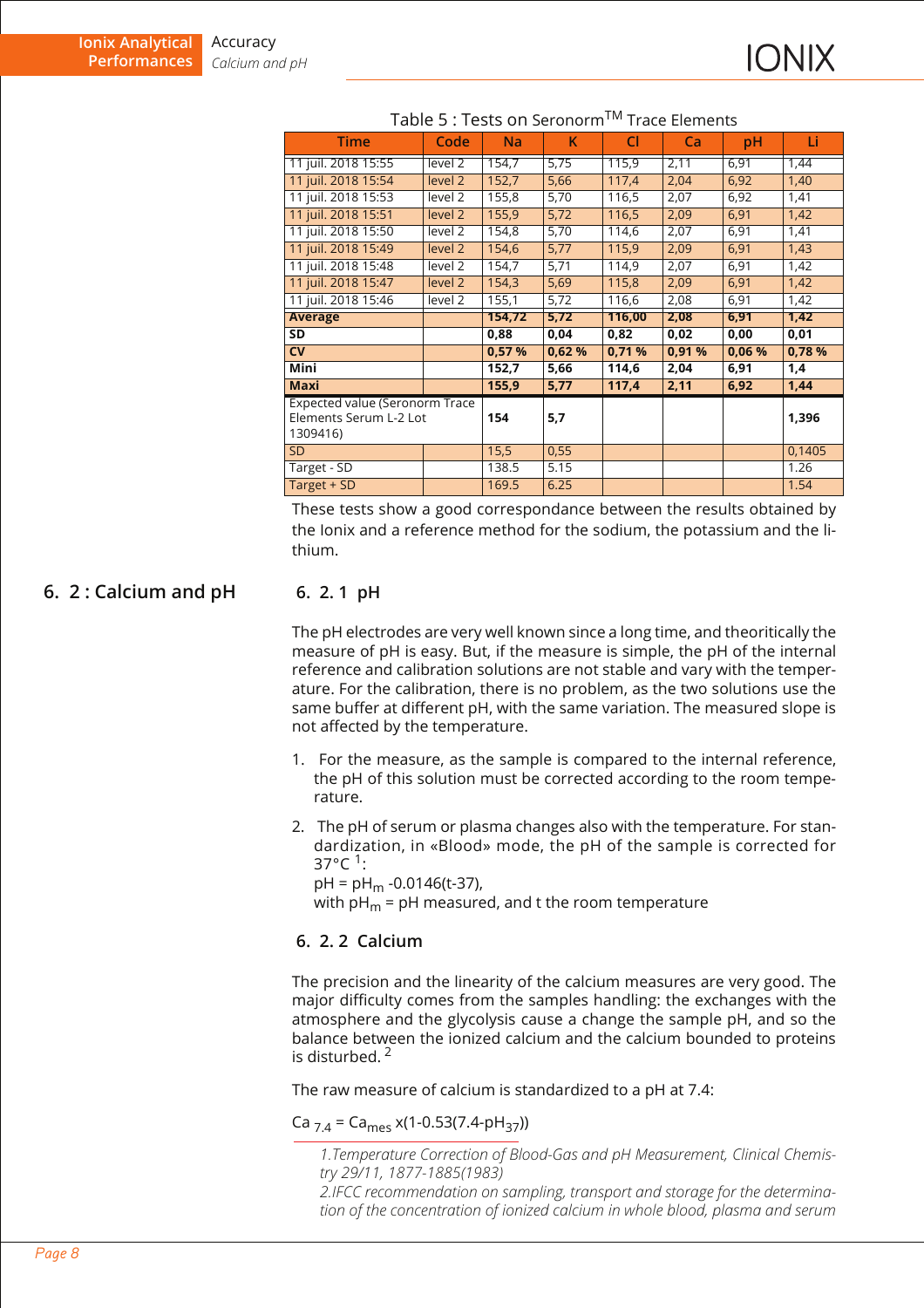## <span id="page-8-0"></span>**7 Measuring range**

<span id="page-8-1"></span>**7.** 1 : Serum 1. Sodium, potassium, choride, calcium and pH

A first series of tests has been performed on normal patient samples (serums and heparine lithium plasma) in order to determine some plausible coefficients of correction for sodium, potassium, cloride and calcium.

Test of linearity and precision performed with a commercial kit provided by Phœnix Diagnostics 1. These solutions contain a bovine serum matrix, allow-

Table 6 : Phœnix Diagnostics electrolyte linearity test, lot 60101. Ampules have been equilibrated to room temperature during one day, and tests performed immediately after opening ampules, according to Phœnix instructions. Each level has been assayed five times.

| Electrolyte | <b>Na</b> |              |        | $\mathsf K$  | CI     |              | Ca     |              |        | pH            |                      |
|-------------|-----------|--------------|--------|--------------|--------|--------------|--------|--------------|--------|---------------|----------------------|
|             | Phœnix    | <b>lonix</b> | Phœnix | <b>lonix</b> | Phœnix | <b>lonix</b> | Phœnix | <b>lonix</b> | Phœnix | Ionix<br>(37) | <b>lonix</b><br>(RT) |
|             |           | 103          |        | 1,73         |        | 69           |        | 4,21         |        | 6,94          | 7,16                 |
|             |           | 104          |        | 1,55         |        | 70           |        | 4,29         |        | 6,95          | 7,17                 |
|             |           | 105          |        | 1,55         |        | $73\,$       |        | 4,26         |        | 6,96          | 7,18                 |
|             |           | 105          |        | 1,54         |        | $73\,$       |        | 4,29         |        | 6,95          | 7,17                 |
|             |           | 106          |        | 1,51         |        | $72\,$       |        | 4,25         |        | 6,96          | 7,17                 |
| Level 1     | 110       |              | 1,30   |              | 65     |              | 3,00   |              | 6,96   |               |                      |
| Mean        |           | 104,7        |        | 1,58         |        | 71,4         |        | 4,26         |        | 6,95          | 7,17                 |
| SD          |           | 1,0          |        | 0,09         |        | 1,8          |        | 0,03         |        | 0,01          | 0,01                 |
|             |           | 123          |        | 2,46         |        | 94           |        | 2,68         |        | 7,26          | 7,48                 |
|             |           | 124          |        | 2,43         |        | 94           |        | 2,70         |        | 7,25          | 7,47                 |
|             |           | 124          |        | 2,49         |        | 94           |        | 2,70         |        | 7,27          | 7,49                 |
|             |           | 125          |        | 2,47         |        | 93           |        | 2,65         |        | 7,24          | 7,46                 |
|             |           | 126          |        | 2,46         |        | 94           |        | 2,71         |        | 7,26          | 7,48                 |
| Level 2     | 130       |              | 2,30   |              | 85     |              | 2,10   |              | 7,25   |               |                      |
| Mean        |           | 124,3        |        | 2,46         |        | 93,8         |        | 2,69         |        | 7,26          | 7,476                |
| SD          |           | 1,1          |        | 0,02         |        | 0,3          |        | 0,02         |        | 0,01          | 0,01                 |
|             |           | 146          |        | 4,31         |        | 119          |        | 1,68         |        | 7,43          | 7,65                 |
|             |           | 148          |        | 4,28         |        | 119          |        | 1,70         |        | 7,44          | 7,66                 |
|             |           | 149          |        | 4,32         |        | 118          |        | 1,68         |        | 7,42          | 7,63                 |
|             |           | 149          |        | 4,30         |        | 119          |        | 1,69         |        | 7,45          | 7,66                 |
|             |           | 150          |        | 4,37         |        | 116          |        | 1,75         |        | 7,42          | 7,64                 |
| Level 3     | 145       |              | 4,25   |              | 105    |              | 1,40   |              | 7,43   |               |                      |
| Mean        |           | 148,4        |        | 4,32         |        | 117,9        |        | 1,70         |        | 7,43          | 7,648                |
| SD          |           | 1,5          |        | 0,03         |        | 1,4          |        | 0,03         |        | 0,01          | 0,01                 |
|             |           |              |        | 6,24         |        | 135          |        | 1,08         |        | 7,59          | 7,81                 |
|             |           | 168          |        | 6,22         |        | 137          |        | 1,09         |        | 7,59          | 7,81                 |
|             |           | 168          |        | 6,18         |        | 134          |        | 1,05         |        | 7,60          | 7,82                 |
|             |           | 170          |        | 6,12         |        | 135          |        | 1,09         |        | 7,59          | 7,81                 |
|             |           | 171          |        | 6,33         |        | 131          |        | 1,13         |        | 7,59          | 7,81                 |
| Level 4     | 170       |              | 6,45   |              | 120    |              | 0,95   |              | 7,58   |               |                      |
| Mean        |           | 169,2        |        | 6,22         |        | 134,4        |        | 1,09         |        | 7,59          | 7,812                |

*1[.http://www.phoenixdiagnostics.com](http://www.phoenixdiagnostics.com/wp-content/uploads/2015/03/BG-ISE-31206-complete.pdf)*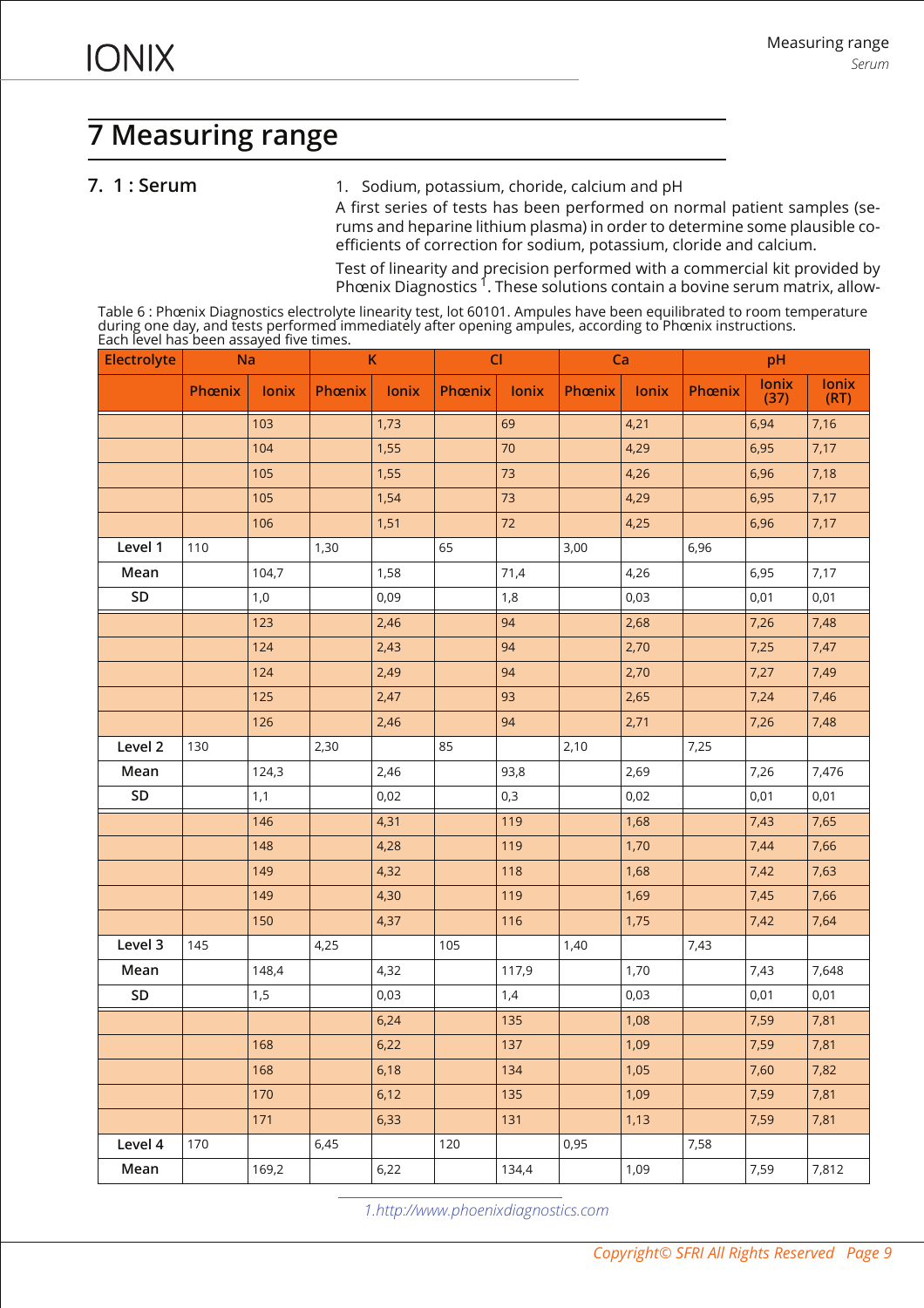Table 6 : Phœnix Diagnostics electrolyte linearity test, lot 60101. Ampules have been equilibrated to room temperature during one day, and tests performed immediately after opening ampules, according to Phœnix instructions. Each level has been assayed five times.

| Electrolyte  | <b>Na</b> |              |        | K            | $\overline{C}$ |              |        | Ca           |        | pH                   |                      |
|--------------|-----------|--------------|--------|--------------|----------------|--------------|--------|--------------|--------|----------------------|----------------------|
|              | Phœnix    | <b>lonix</b> | Phœnix | <b>lonix</b> | Phœnix         | <b>lonix</b> | Phœnix | <b>lonix</b> | Phœnix | <b>lonix</b><br>(37) | <b>lonix</b><br>(RT) |
| SD           |           | 1,4          |        | 0,08         |                | 2,4          |        | 0,03         |        | 0,00                 | 0,00                 |
|              |           | 194          |        | 8,58         |                | 165          |        | 0,41         |        | 7,76                 | 7,98                 |
|              |           | 194          |        | 8,57         |                | 162          |        | 0,41         |        | 7,76                 | 7,97                 |
|              |           | 194          |        | 8,57         |                | 157          |        | 0,39         |        | 7,76                 | 7,98                 |
|              |           | 195          |        | 8,64         |                | 158          |        | 0,38         |        | 7,77                 | 7,98                 |
|              |           |              |        | 8,75         |                | 154          |        | 0,44         |        | 7,74                 | 7,96                 |
| Level 5      | 185       |              | 9,00   |              | 140            |              | 0,40   |              | 7,73   |                      |                      |
| Mean         |           | 194,1        |        | 8,62         |                | 159,2        |        | 0,41         |        | 7,76                 | 7,974                |
| SD           |           | 0,5          |        | 0,08         |                | 4,3          |        | 0,02         |        | 0,01                 | 0,01                 |
| Slope        |           | 1,17         |        | 0,91         |                | 1,17         |        | 1,48         |        | 1,05                 |                      |
| Intercept    |           | $-24,85$     |        | 0,38         |                | $-5,05$      |        | $-0,29$      |        | $-0,35$              |                      |
| $\mathsf{r}$ |           | 0,995        |        | 1,000        |                | 1,000        |        | 0,997        |        | 1,000                |                      |
| Correction   |           |              |        |              |                |              |        |              |        |                      |                      |
| Slope        |           | 0,85         |        | 1,09         |                | 0,86         |        | 0,67         |        | 0,95                 |                      |
| Offset       |           | 22,58        |        | $-0,42$      |                | 4,35         |        | 0,21         |        | 0,34                 |                      |
|              |           |              |        |              |                |              |        |              |        |                      |                      |

ing a «true» measure of ionized calcium. Each level has been measured six times, without correction.

• pH response: for the pH, no correction is necessary for the pH corrected at 37°C



Calcium response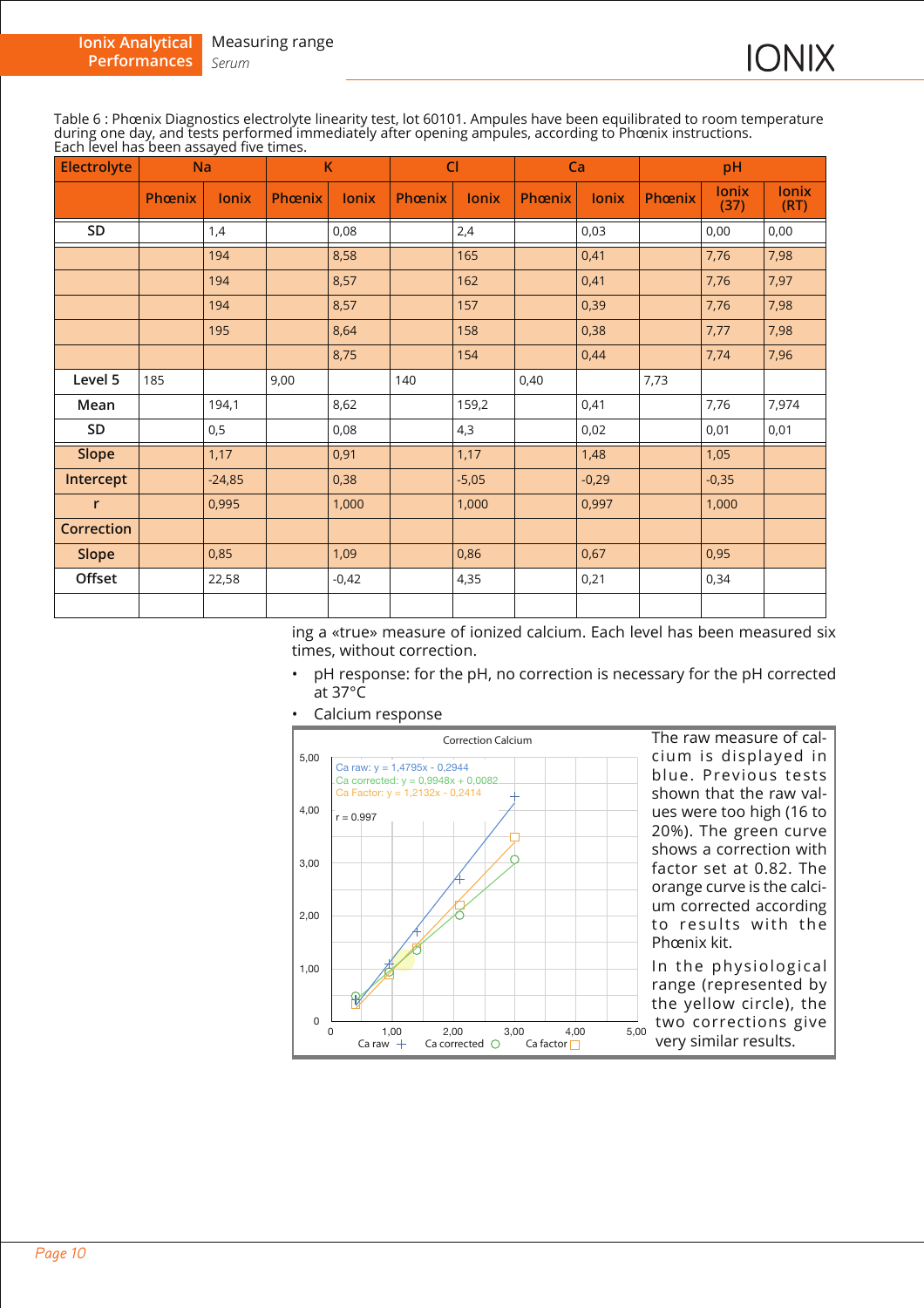### Sodium response



### • Potassium response



The raw measure of potassium is displayed in blue. Previous tests shown that the raw values were almost correct. The green curve shows a correction with factor set at 0.98. The orange curve is the potassium corrected according to results with the Phœnix kit.

In the physiological range (represented by the yellow circle), the two corrections give very similar results. Even the raw measure can be used.

### • Chloride response



The raw measure of chloride is displayed in blue. Previous tests shown that the raw values were too high. The green curve shows a correction with factor set at 0.88. The orange curve is the chloride corrected according to results with the Phœnix

In the physiological range (represented by the yellow circle), the two corrections give very similar results.

2. Lithium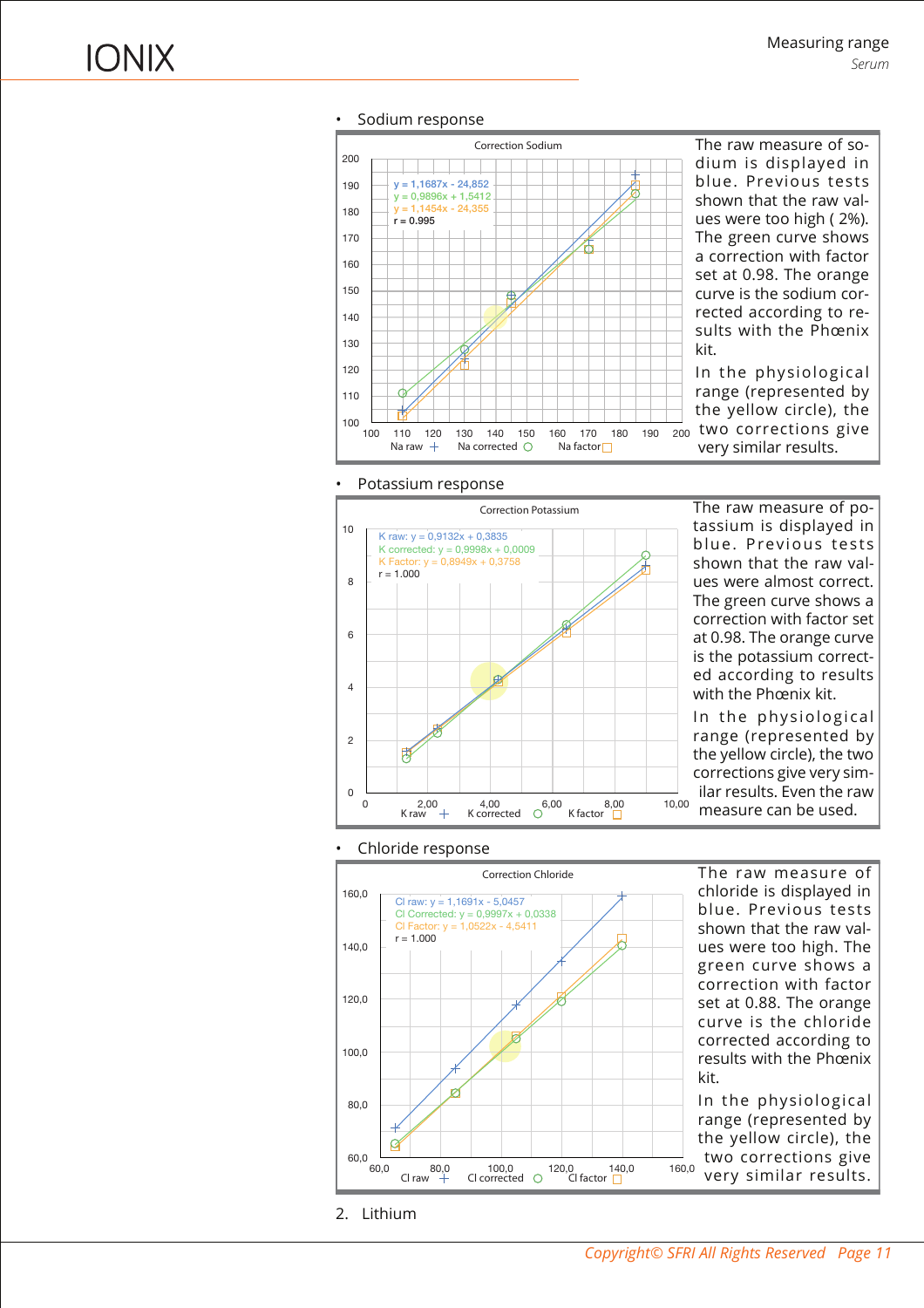A pool of serum collected on patient without lithium treatment has been prepared. A range of samples with different levels of lithium has been prepared from an heparine lithium plasma sample. The lithium concentration of this sample has been determined with a flame photometer. Dilutions by 2, 4, and 8 have been prepared, then measured three times, with the data determined above:

|          |      | Theorical value   Measured value |
|----------|------|----------------------------------|
| Pool     | 0,00 | 0,03                             |
| Plasma/8 | 0,11 | 0,12                             |
| Plasma/4 | 0.21 | 0.21                             |
| Plasma/2 | 0.43 | 0,42                             |
| Plasma   | 0,85 | 0,81                             |



3.  $tCO<sub>2</sub>$ 

For the total  $CO_2$ , a main solution (30 mmol/L) has been diluted by 10, 20 30 and 40%, in order to have concentrations at 30, 27.3, 25, 23.1 and 21.4 mmol/L. Some deionized water has been used for the zero. The different levels have been measured thre times.

|       |      | Theorical value   Measured value |
|-------|------|----------------------------------|
| Zero  | 0,00 | $-0.28$                          |
| 10/14 | 21.4 | 21.85                            |
| 10/13 | 23.1 | 24.23                            |
| 10/12 | 25   | 25.07                            |
| 10/11 | 27.3 | 27.62                            |
| 10/10 | 30   | 30.46                            |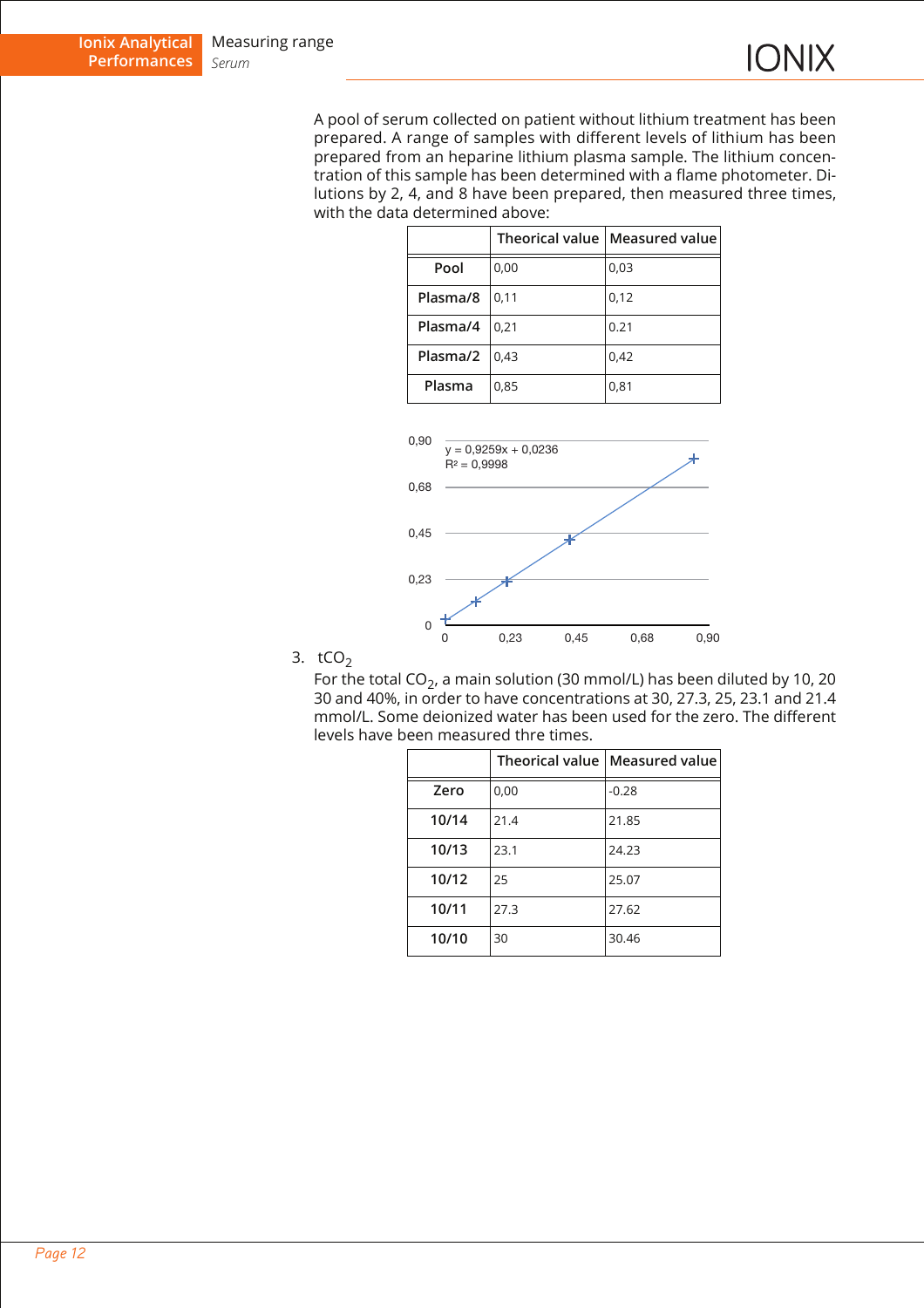

<span id="page-12-0"></span>**7. 2 : Urine** The linearity has been measured with a mother solution of sodium chloride (200 mmol/L) and potassium chloride (200 mmol/L) in deionized water. This mother solution has been diluted with deionized water.

| Na   | Na measured | K      | K measured | Cl     | Cl measured |
|------|-------------|--------|------------|--------|-------------|
| 0    | 3,23        | 0,00   | 0,11       | 0,00   | 4,97        |
| 6,25 | 11,30       | 6,25   | 6,15       | 12,50  | 17,10       |
| 12,5 | 19,33       | 12,50  | 12,49      | 25,00  | 28,83       |
| 25   | 33,87       | 25,00  | 25,06      | 50,00  | 51,03       |
| 50   | 62,67       | 50,00  | 49,58      | 100.00 | 93,20       |
| 100  | 121,17      | 100,00 | 97,24      | 200,00 | 167,63      |
| 150  | 184,20      | 150,00 | 144.04     | 300,00 | 234,80      |
| 200  | 240,47      | 200,00 | 192,77     | 400,00 | 299,20      |

For these three ions, the linearity is very good ( $R^2 > 0.99$ ). Only a simple correction has to be applied.

• Sodium response

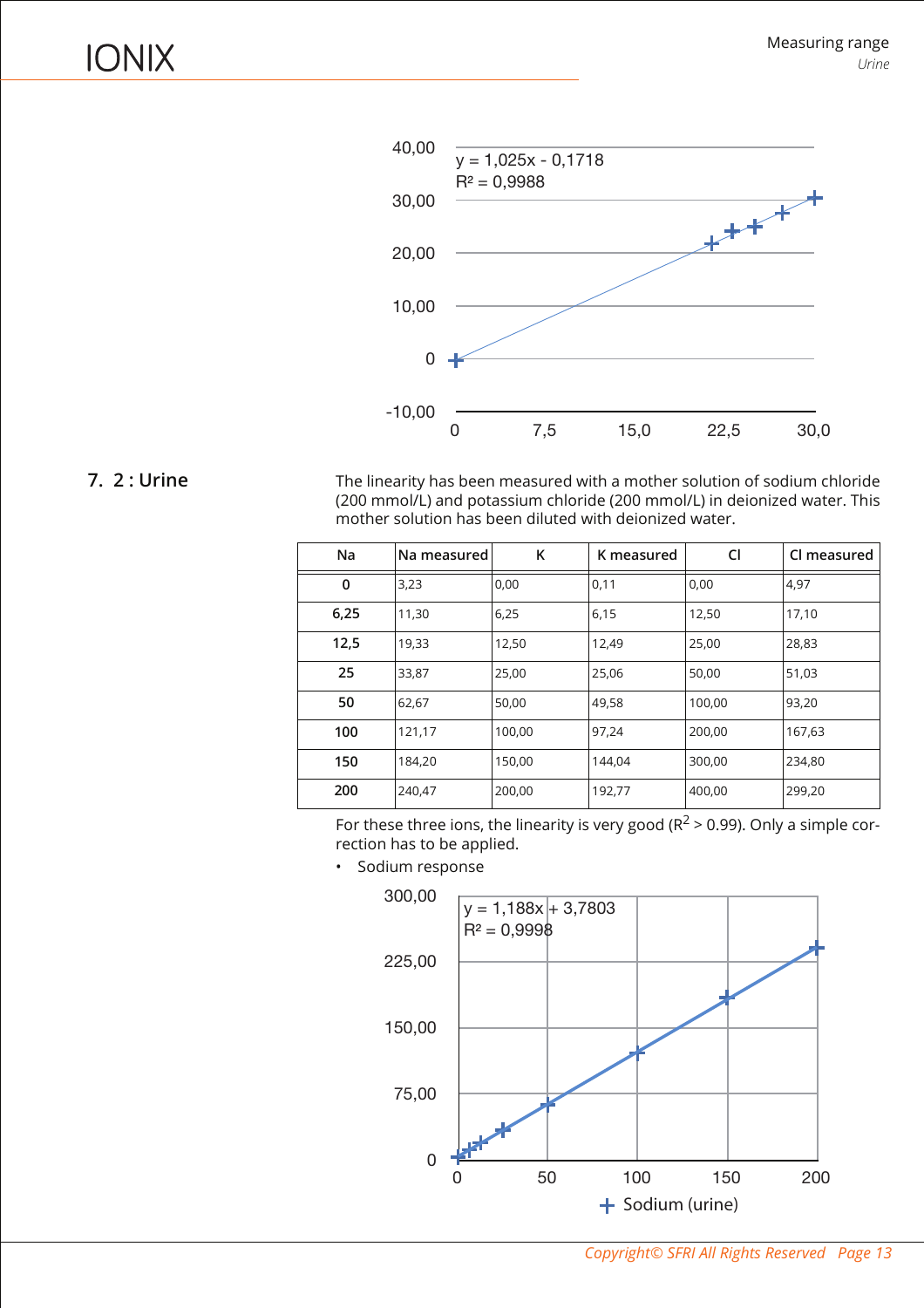• Potassium response





### <span id="page-13-0"></span>**range**

As blood and urine are measured without any dilution, the same measurement ranges can be defined for all kind of samples:

60 80 100 120 140

| Table 7: Measuring range |
|--------------------------|
|--------------------------|

60,00

77,50

95,00

|           | <b>Low limit</b> | <b>High limit</b> |
|-----------|------------------|-------------------|
| Sodium    | 3.8              | 200               |
| Potassium | 0.12             | 200               |
| Chloride  | 4.5              | 400               |
| Ca        | 0.11             | 8                 |
| pH        | ⊿                | q                 |
| Lithium   | 0.1              | ς                 |

## <span id="page-13-1"></span>**8 Interfering substances**

The major interferences  $1, 2$  come from a bad preparation of the samples:

*1.Dimeski G, et al, Ion Selective Electrodes (ISEs) and interferences—A review, Clin Chim Acta (2009), doi:10.1016/j. cca.2009.12.005 2.https://acutecaretesting.org/en/articles/useful-tips-to-avoid-preanalytical-errors-in-blood-gas-testing-electrolytes*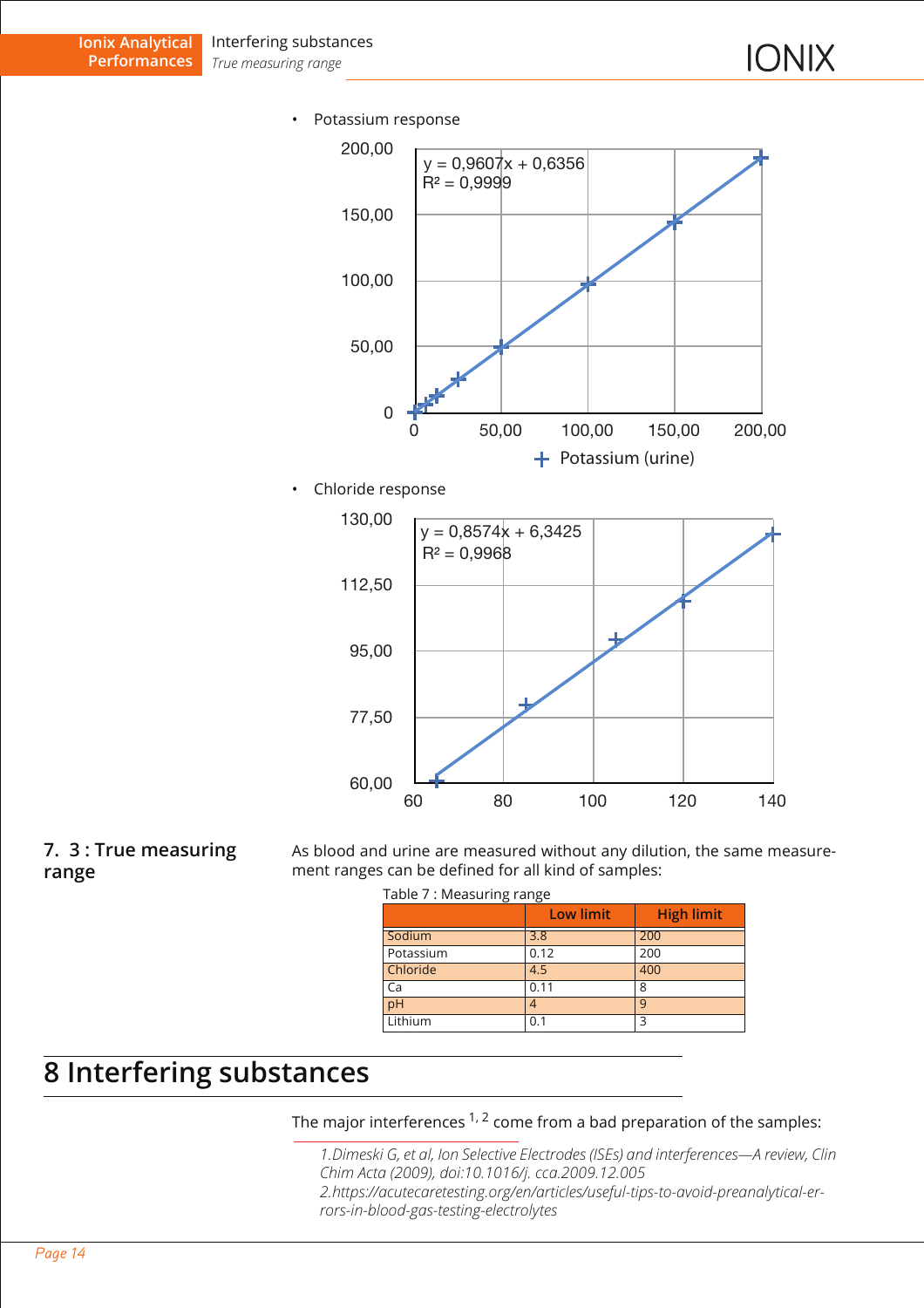- Anticoagulants (binding effects)
- Hemolysis (sampling, storage temperature…)
- Metabolism (changes of pH)
- **Evaporation**

A complete chapter of the user manual describes the risks and gives some tips to avoid the major errors.

## <span id="page-14-0"></span>**9 Stability of samples**

Blood samples can be serum of plasma heparin lithium. For serum, a gel separator is highly recommended.

They must be centrifugated and measured as soon as possible after collection (for plasma) or after cloting (for serum). Pre-analytical precaution  $1$  are very important the accuracy of results.

- Sodium: stable 36 hours at room temperature and 48 hours at 2~4 °C
- Potassium and Chloride: if the serum (or the plasma) has been separated from the red blood cells, there is no change after 12 hours at room temperature or 2~4 °C. Without separation, there is a fast hemolysis of the red blood cells, even at 2~4 °C. This hemolysis is not predictable.
- Calcium (and pH): according to IFCC  $^2$ , samples must be kept in close tubes and measured with a maximum delay of 15 minutes after the blood collection.

## <span id="page-14-1"></span>**10 Method comparison**

- Sodium: flame photometer. Model PHF 104 (Hycel Diagnostics), calibrator Jenway 025006, Lot FCNK517C1.
- Potassium: flame photometer. Model PHF 104 (Hycel Diagnostics), calibrator Jenway 025006, Lot FCNK517C1.
- Lithium: flame photometer. Model PHF 104 (Hycel Diagnostics), controled with SeronormTM Trace Elements Serum L-1 LOT 1309438 and SeronormTM Trace Elements Serum L-2 LOT 1309416
- pH: pHmeter Thermoscientific, model Orion 2, sn B44156

*<sup>1.</sup>Dimeski G, et al, Ion Selective Electrodes (ISEs) and interferences—A review, Clin Chim Acta (2009), doi:10.1016/j. cca.2009.12.005 2.Journal of Automatic Chemistry, Vol. 13, No. 5 (September-October 1991), pp.*

*<sup>235-239:</sup> IFCC recommendation on sampling, transport and storage for the determination of the concentration of ionized calcium in whole blood, plasma and serum*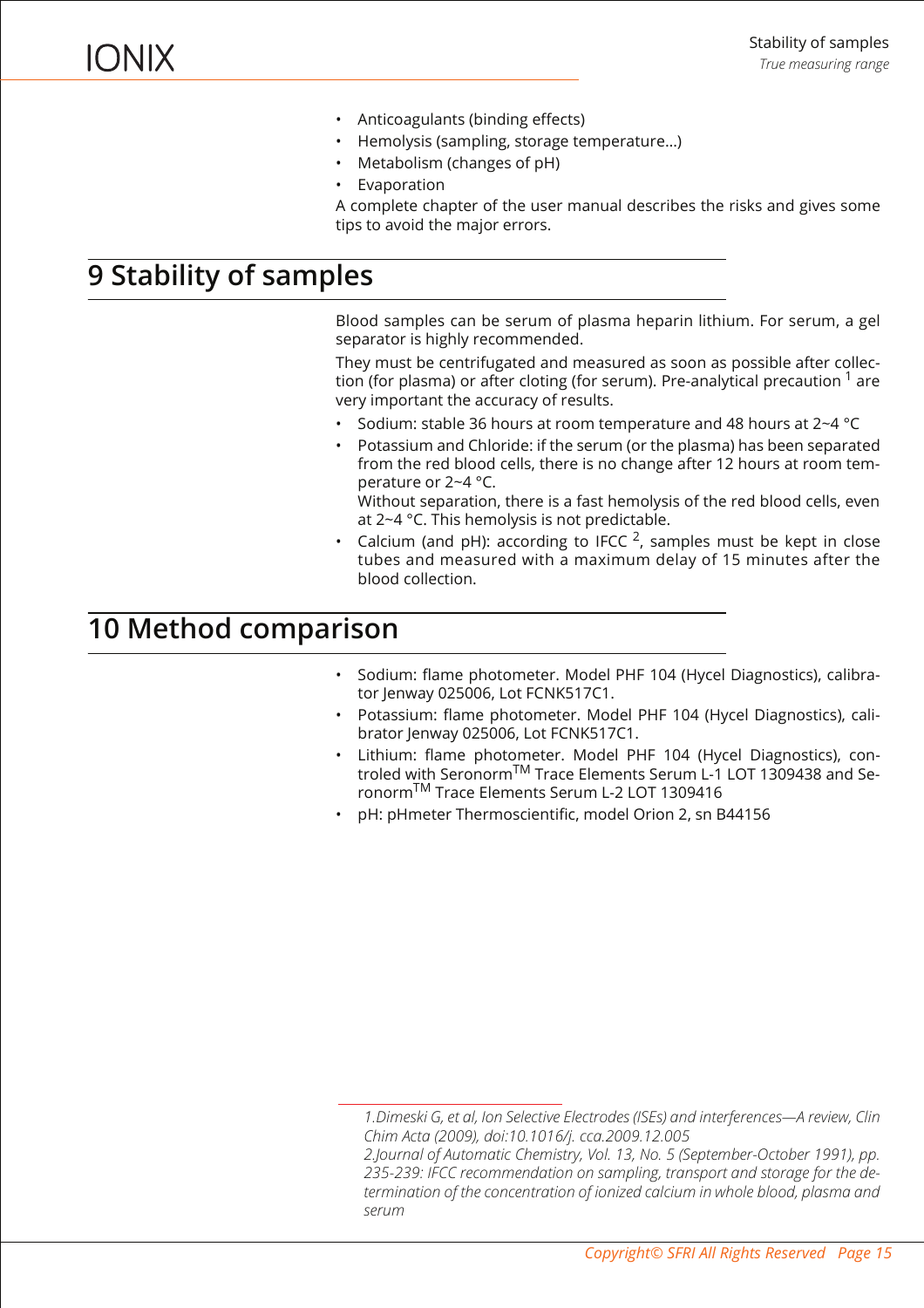## <span id="page-15-0"></span>**11 Reference values**

| <b>Blood</b> | Na  |     | $\overline{\phantom{a}}$<br>u | Сa   | pH <sup>a</sup> | ;b<br>-- | CO <sup>2</sup> |
|--------------|-----|-----|-------------------------------|------|-----------------|----------|-----------------|
| Low          | 136 | 3.5 | 98                            | 1.07 | 7.32            | u        | つつ<br>دے        |
| High         | 145 | 5.1 | 107                           | 1.15 | 7.42            |          | ر ے             |

a. Veinous pH at 37°C

b. The lithium is a medicament , not present in normal blood. These values represent a therapeutic range for patients under treatment.

| Urine <sup>a</sup> | Na  | ''  | u   | Сa    | pH   |
|--------------------|-----|-----|-----|-------|------|
| Low                | 40  | 25  | 95  | ر . ے | 14.6 |
| High               | 220 | 125 | 250 | 6.2   | ۰٥   |

a. Values only for indication. The concentrations have to be reported to the patient diuresis

## <span id="page-15-1"></span>**12 Conclusions**

Different organizations publish the desirable specifications for assays performances. From country to country the specifications can vary.

Below, the table shows the desirable biological variation specifications established by Fr. Carmen Ricos and colleagues (https://www.westgard.com/ biodatabase1.htm).

Table 8 : Within-subject and between-subject CV values of analytes and Desirable Analytical Quality Specifications for imprecision, bias and total error

|               |                                  |                              | <b>Biological variation</b> | <b>Desirable specification</b> |           |                    |  |
|---------------|----------------------------------|------------------------------|-----------------------------|--------------------------------|-----------|--------------------|--|
| <b>Sample</b> | Analyte                          | CV <sub>i</sub> <sup>a</sup> | CVg <sup>b</sup>            | $I(%)^{C}$                     | $B(\%)^d$ | TE(%) <sup>e</sup> |  |
| <b>Blood</b>  | Sodium                           | 0.6                          | 0.7                         | 0.3                            | 0.23      | 0.73               |  |
| Urine         | Sodium                           | 28.7                         | 16.7                        | 14.4                           | 8.3       | 32                 |  |
| <b>Blood</b>  | Potassium                        | 4.6                          | 5.6                         | 2.3                            | 1.81      | 5.61               |  |
| Urine         | Potassium                        | 24.4                         | 22.2                        | 12.2                           | 8.2       | 28.4               |  |
| <b>Blood</b>  | Chloride                         | 1.2                          | 1.5                         | 0.6                            | 0.5       | 1.5                |  |
| Blood         | <i>iCalcium</i>                  | 1.7                          | 1.9                         | 0.9                            | 0.6       | 2.0                |  |
| <b>Blood</b>  | $pH(pH$ units) $\vert 0.2 \vert$ |                              | $\cdots$                    | 0.1                            | $\ddotsc$ | $\cdots$           |  |

a. CV<sub>I</sub> = within-subject biologic variation

b. CVG = between-subject biologic variation

c. I = desirable specification for imprecision

 $d. B =$  desirable specification for inaccuracy

e. TE = desirable specification for allowable total error

The tests performed on serum on Ionix show a imprecision better than requested by Ricos.

The bias and the total error can be easily corrected by the operators if necessary.

Recommandations from other organizations are more or less strict. For more informations, refer to Westgard website (https://www.westgard.com). The performances of the Ionix are better than any of these recommandations.